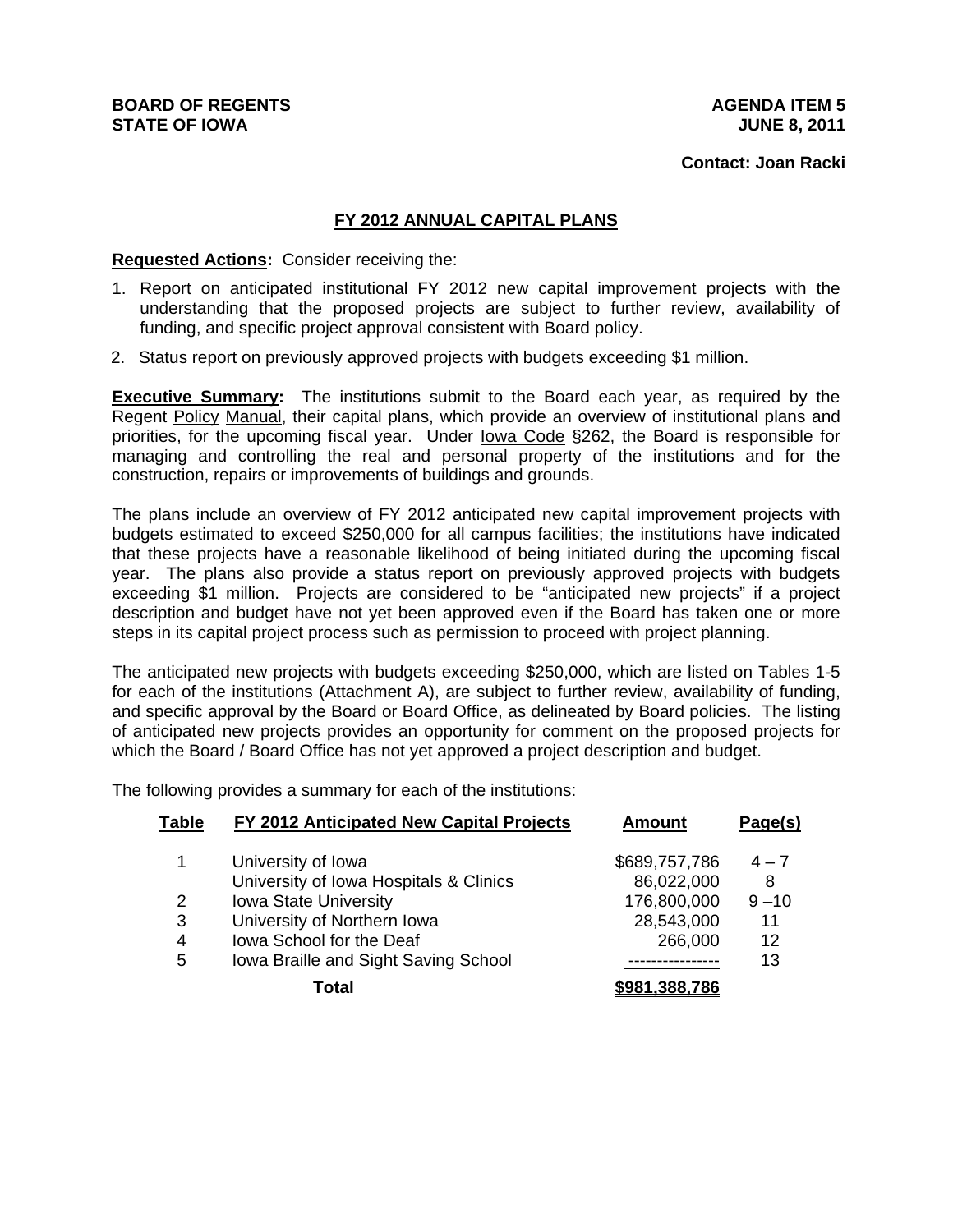The FY 2012 Capital Plan also includes a status report on projects with budgets exceeding \$1 million for which a project description and budget have been previously approved. The tables listed below, included as part of Attachment A, list the projects in each category.

| Table | <b>Status Reports</b>                                                                                                                    | Amount        | Page(s) |
|-------|------------------------------------------------------------------------------------------------------------------------------------------|---------------|---------|
| 6     | Previously Approved Projects with Budgets<br>Exceeding \$1 Million for Which Construction is<br>Scheduled to be Completed during FY 2012 | \$310,188,467 | 14      |
| 7     | Previously Approved Projects with Budgets<br>Exceeding \$1 Million for Which Construction is<br>Scheduled to Continue throughout FY 2012 | 556,484,186   | 15      |
| 8     | Previously Approved Projects with Budgets<br>Exceeding \$1 Million for Which Construction is<br>Scheduled to Commence in FY 2012         | 92,292,356    | 16      |
| 9     | Previously Approved Projects with Budgets<br>Exceeding \$1 Million for Which Construction is<br>Not Expected to Commence in FY 2012      | 76,100,000    | 17      |

The University of Iowa's FY 2012 capital plan includes a listing of flood mitigation projects. However, given the complexity of these projects, no costs or action items are included on the plan. (See page 7.) The Board is provided with updated reports on major flood projects at each regularly scheduled Board meeting.

Quality facilities are an integral part of the academic enterprise; they help ensure quality academic programs and the ability to attract and retain faculty and students. Quality facilities are needed to:

- Compete for faculty and staff;
- Improve the research productivity of the faculty; and
- Compete for students.

**Additional Information:** The institutions were asked to identify the anticipated FY 2012 requested Board / Board Office action; these actions are included in the tables. The footnotes to Tables 1-5 indicate if the Board has previously taken action, such as permission to proceed with project planning, for a specific project.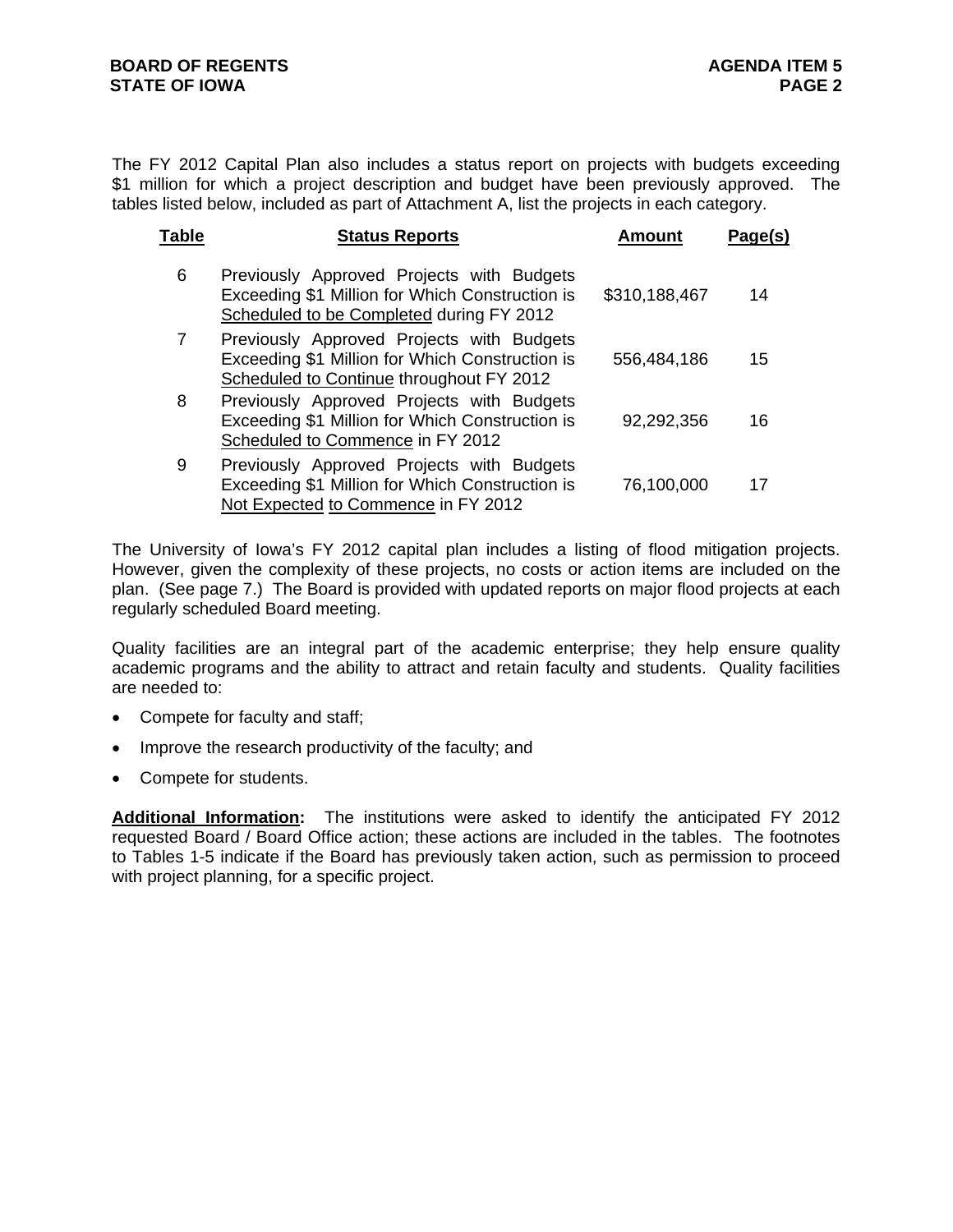**Amount**

The following table includes the distribution of all anticipated new projects *by type of project*:

# **FY 2012 Anticipated New Capital Projects (Tables 1-5) By Type of Project**

|                                                      | <b>Amount</b>   |
|------------------------------------------------------|-----------------|
| Fire and Environmental Safety                        | 8,772,000<br>\$ |
| <b>Building Deferred Maintenance</b>                 | 7,460,000       |
| Utility Expansion/Improvements/ Deferred Maintenance | 106,666,000     |
| <b>New Building Construction</b>                     | 670,598,981     |
| Remodel/ Renovation                                  | 184,280,805     |
| Parking/ Road and Other                              | 3,611,000       |
| Total                                                | \$981,388,786   |

While the dollar amount shown for new building construction is large, the sum includes \$386 million for the replacement of the University of Iowa Hancher Auditorium, Voxman Music Building / Clapp Recital Hall, and the Art Building. In addition, the Board has previously granted permission to proceed with new construction projects totaling more than \$244.7 million.

The distribution of the anticipated new capital projects *by source of funds* is as follows:

## **FY 2012 Anticipated New Capital Projects (Tables 1-5) By Source of Funds**

|                                                          | <u>Allivulit</u> |
|----------------------------------------------------------|------------------|
| Improvement Funds and Revenue Bonds of Self-             |                  |
| <b>Supporting Enterprises</b>                            | \$101,972,877    |
| <b>UIHC Building Usage Funds</b>                         | 100,022,000      |
| State Appropriations (including future                   |                  |
| appropriations)                                          | 128,000,000      |
| Gifts, Earnings and Fees; Grants (including debt service |                  |
| supported by these sources)                              | 137,606,104      |
| <b>Flood Recovery Resources</b>                          | 453,500,000      |
| Income from Treasurer's Temporary Investments            | 14,451,805       |
| Building Repair / Building Renewal/ General Fund /       |                  |
| <b>University Funds</b>                                  | 42,649,000       |
| Other (or combination of sources)                        | 3,187,000        |
| Total                                                    | \$981,388,786    |

The listing of all new, anticipated projects on Tables 1-5, Attachment A, includes the proposed source of construction funds, annual capital renewal amounts and sources of funds, as well as the estimated operating costs and the proposed sources of funds for these costs.

H:\BF\2011\jun11\0611\_ITEM05.doc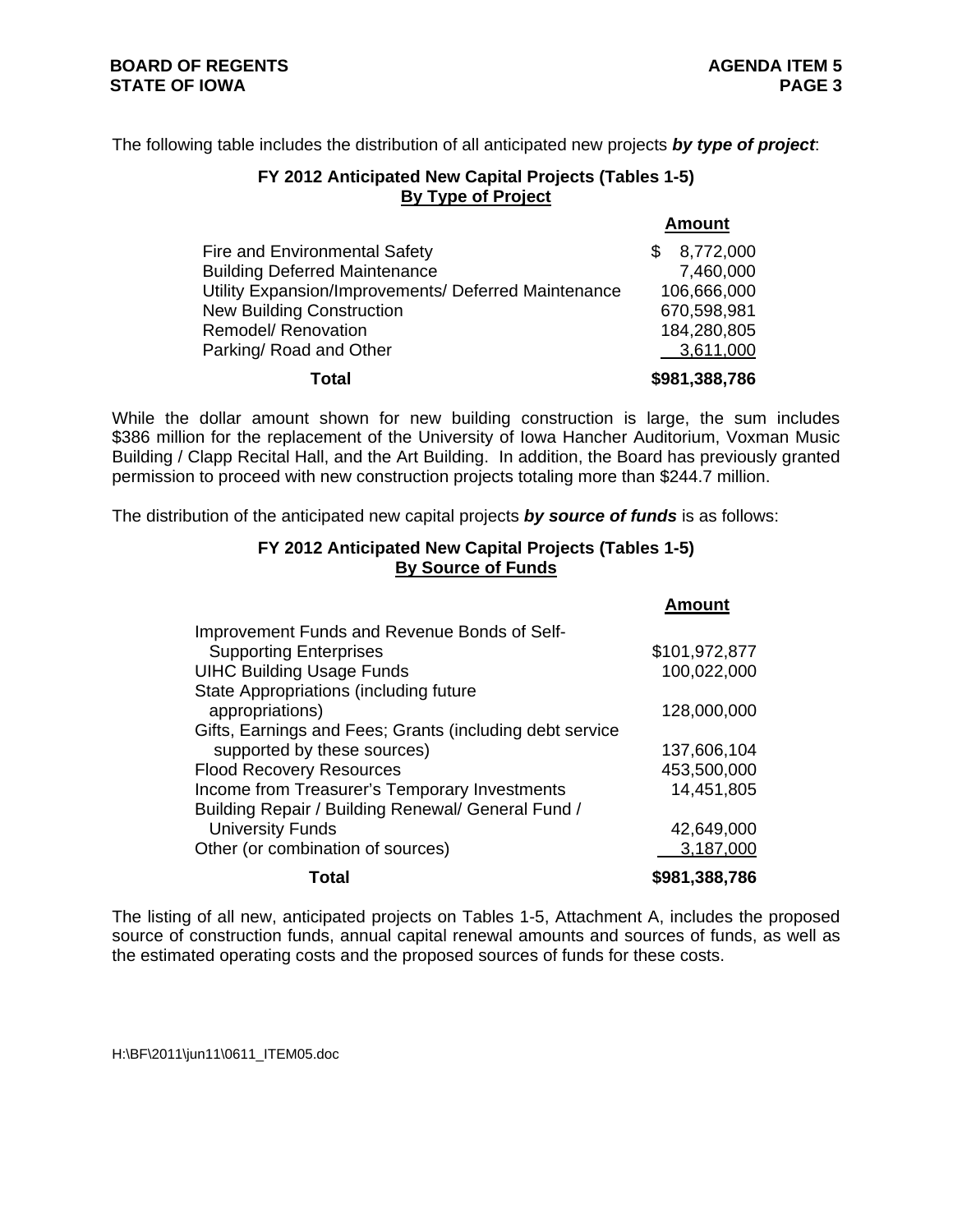| TABLE1 | <b>JNIVERSITY OF IOWA</b> | ANTICIPATED NEW CAPITAL PROJECTS - FY 2012 - SUMMARY BY PROJECT CATEGORY |  |
|--------|---------------------------|--------------------------------------------------------------------------|--|
|--------|---------------------------|--------------------------------------------------------------------------|--|

| <b>Project Categories/Project</b>                                                                                                                                                                | <b>Ird/Board Office</b><br>Anticipated<br>Requested<br><b>Action(s)</b><br>FY 2012<br>å | Estimated<br>Project<br>Total<br><u>Gst</u>          | Construction<br>Anticipated<br>Source<br>Fund(s)<br>৳                                                                                                             | Renewal<br><b>Amount</b><br>Annual<br>Capital | Source(s)<br>Renewal<br>Capital | Operating<br>Estimated<br>Annual<br>Costs | Operating<br>Source(s)<br>Fund |
|--------------------------------------------------------------------------------------------------------------------------------------------------------------------------------------------------|-----------------------------------------------------------------------------------------|------------------------------------------------------|-------------------------------------------------------------------------------------------------------------------------------------------------------------------|-----------------------------------------------|---------------------------------|-------------------------------------------|--------------------------------|
| Bowen Science Building - Install Sprinkler System Infrastructure<br>Library - Install Fire Sprinkler System Infrastructure<br>Fire & Environmental Safety<br>Various Projects<br><b>Subtotal</b> | Ofc / Inst. - PDB<br>BoR Ofc-PDB<br>BoR Ofc - PDB<br>BoR Ofc / Inst. - PD               | 310,000<br>300,000<br>912,000<br>,522,000<br>↔<br> ⇔ | Building Renewal, Treasurer's Temporary Investments<br>Building Renewal, Treasurer's Temporary Investments<br>Building Renewal, Treasurer's Temporary Investments | $\frac{4}{2}$                                 |                                 | $\frac{4}{2}$                             |                                |
| Building Deferred Maintenance (non-utility)<br>Various Projects<br>Subtotal                                                                                                                      | Ofc / Inst. - PDB<br><b>BoR</b>                                                         | 3,900,000<br>3,900,000<br>⇔∣⇔                        | Building Renewal, Treasurer's Temporary Investments                                                                                                               | ≸                                             |                                 | ≸                                         |                                |
| Art Building Replacement - Construct New Facility <sup>2</sup><br>New Building Construction                                                                                                      | DB; BoR Ofc - PS<br>SD, P                                                               | 77,600,000<br>↮                                      | Academic Building Revenue Bonds, Gifts<br>Flood Recovery Resources                                                                                                | \$1,164,000                                   | See Note A                      | 651,000<br>↮                              | GEF                            |
| Golf Training Facility - Construct Golf Team Training Facility <sup>3</sup>                                                                                                                      | SD, PDB                                                                                 | 1,860,104                                            | Athletics Gifts and Earnings                                                                                                                                      | 27,902                                        | See Note A                      | 25,000                                    | Athletics                      |
| Hancher Auditorium - Replacement - Construct New Facility <sup>2</sup>                                                                                                                           | B; BoR Ofc - AE, PS<br>SD, PDI                                                          | 161,000,000                                          | Academic Building Revenue Bonds, Gifts<br>Flood Recovery Resources                                                                                                | 2,415,000                                     | See Note A                      | 1,250,000                                 | <b>GEF</b>                     |
| Pharmacy Building Improvements                                                                                                                                                                   | PTP; BoR Ofc - AE                                                                       | ΓBD                                                  |                                                                                                                                                                   |                                               |                                 |                                           |                                |
| Psychology and Learning Center Building - Construct Facility <sup>2</sup>                                                                                                                        | PDB; BoR Ofc - PS<br>SD, P                                                              | 26,000,000                                           | Building Renewal, Treasurer's Temporary Investments<br>Capital Appropriations, Facility Corp. Bonds, Gifts                                                        | 390,000                                       | See Note A                      | 447,000                                   | 出<br>05                        |
| Seamans Center for the Engineering Arts & Sciences - New Building                                                                                                                                | PTP; BoR Ofc - AE                                                                       | βg                                                   |                                                                                                                                                                   |                                               |                                 |                                           |                                |
| Voxman Music Building - Clapp Replacement - Construct Facility <sup>2</sup>                                                                                                                      | B; BoR Ofc - AE, PS<br>SD, PDI                                                          | 147,700,000                                          | Academic Building Revenue Bonds, Gifts<br>Flood Recovery Resources                                                                                                | 2,215,500                                     | See Note A                      | 1,750,000                                 | GEF                            |
| West Campus Residence Hall - Construct New University Housing <sup>2</sup>                                                                                                                       | "DB; BoR Ofc - PS<br>SD, P                                                              | 55,500,000                                           | Dormitory System Revenue Bonds                                                                                                                                    | 832,500                                       | See Note B                      | 1,500,000                                 | Univ. Housing                  |
| West Campus Energy Plant <sup>2</sup>                                                                                                                                                            | ВG                                                                                      | TBD (on hold)                                        |                                                                                                                                                                   |                                               |                                 |                                           |                                |
| West Campus Transportation Center - Construct Facility <sup>2,3</sup>                                                                                                                            | SD, PDB                                                                                 | 22,587,877                                           | Institutional Roads Funds, Parking Improvement Funds,<br><b>UIHC Gifts and Earnings</b>                                                                           | 338,818                                       | See Note B                      |                                           | 161,000 Parking & Trans.       |
| Subtotal                                                                                                                                                                                         |                                                                                         | 492,247,981<br>to.                                   |                                                                                                                                                                   |                                               |                                 |                                           |                                |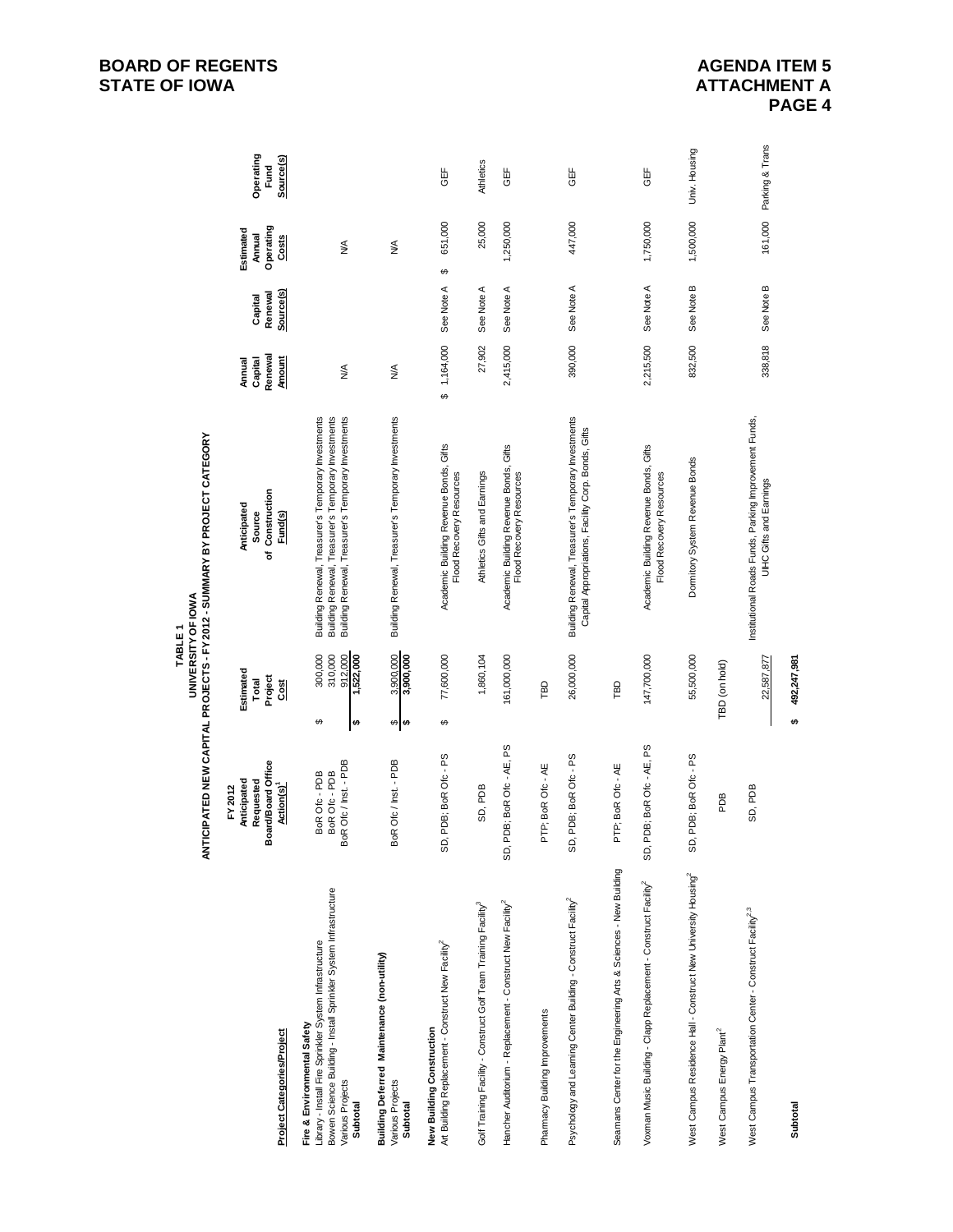|                                                                      |                                                                        |                                            | ANTICIPATED NEW CAPITAL PROJECTS - FY 2012 - SUMMARY BY PROJECT CATEGORY<br>UNIVERSITY OF IOWA<br>TABLE 1 (con't)       |                                               |                                 |                                           |                                |
|----------------------------------------------------------------------|------------------------------------------------------------------------|--------------------------------------------|-------------------------------------------------------------------------------------------------------------------------|-----------------------------------------------|---------------------------------|-------------------------------------------|--------------------------------|
| <b>Project Categories/Project</b>                                    | Board/Board Office<br>Anticipated<br>Requested<br>FY 2012<br>Action(s) | Estimated<br>Project<br>Total<br><b>SS</b> | of Construction<br>Anticipated<br>Source<br>Fund(s)                                                                     | Renewal<br><u>Amount</u><br>Capital<br>Annual | Source(s)<br>Renewal<br>Capital | Operating<br>Estimated<br>Annual<br>Costs | Operating<br>Source(s)<br>Fund |
| Biology Building - Renovate Rooms 424 and 430<br>Remodel/Renovation  | ВQ                                                                     | Γ                                          |                                                                                                                         | $\frac{4}{2}$                                 |                                 | $\frac{4}{2}$                             |                                |
| Bowen Science Building - Renovate Cores 2-200 and 2-300 <sup>3</sup> | SD, PDB; BoR Ofc - PS                                                  | 6,181,805<br>↔                             | Treasurer's Temporary Investments                                                                                       | ≸                                             |                                 | ≸                                         |                                |
| Bowen Science Building - Upgrade Atrium VAV                          | BoR Ofc-PDB                                                            | 343,000                                    | Treasurer's Temporary Investments                                                                                       | ≸                                             |                                 | $\frac{4}{2}$                             |                                |
| Burge Residence Hall - Renovation of Cold Food Prep Area & Ofc       | BoR Ofc-PDB                                                            | 1,272,000                                  | University Housing Improvement & Extension Funds                                                                        | ≸                                             |                                 | ≸                                         |                                |
| Dental Science Building - Phase 2 - Renovate South Wing              | SD, PDB                                                                | 48,000,000                                 | State Capital Appropriations, Col. of Dentistry Gifts & Earnings<br>Building Renewal, Treasurer's Temporary Investments | ≸                                             |                                 | ≸                                         |                                |
| lowa Memorial Union - lowa House Hotel Modernization                 | BoR Ofc-PDB                                                            | 1,325,000                                  | IMU Earnings                                                                                                            | ≸                                             |                                 | $\frac{4}{2}$                             |                                |
| Jessup Hall - Convert General Assign Clsrm 248 to TILE Clsrm         | BoR Ofc-PDB                                                            | 434,000                                    | General Education Fund                                                                                                  | ≸                                             |                                 | $\frac{4}{2}$                             |                                |
| Lindquist Center - Replace Hydraulic Elevator                        | BoR Ofc-PDB                                                            | 372,000                                    | Building Renewal, Treasurer's Temporary Investments                                                                     | ≸                                             |                                 | $\frac{1}{2}$                             |                                |
| MacLean Hall - Install Relief Air Fans                               | BoR Ofc-PDB                                                            | 251,000                                    | Building Renewal, Treasurer's Temporary Investments                                                                     | ≸                                             |                                 | ≸                                         |                                |
| Main Library - Learning Commons <sup>2</sup>                         | SD, PDB; BoR Ofc - PS                                                  | 13,000,000                                 | General Education Fund                                                                                                  | ≸                                             |                                 | ≸                                         |                                |
| Seamans Center for Eng. Arts & Sci. - Replace Windows NW             | BoR Ofc-PDB                                                            | 720,000                                    | <b>Building Renewal</b>                                                                                                 | ≸                                             |                                 | $\frac{4}{2}$                             |                                |
| Mayflower Hall - Flood Mitigation and Recovery                       | iD, PDB; BoR Ofc - PS                                                  | 14,600,000                                 | Flood Recovery Resources                                                                                                | $\frac{4}{2}$                                 |                                 | $\frac{1}{2}$                             |                                |
| Trowbridge Hall - Renovate Room 136                                  | BoR Ofc-PDB                                                            | 1,369,000                                  | Building Renewal, General Education Fund                                                                                | ≸                                             |                                 | ≸                                         |                                |
| Subtotal                                                             |                                                                        | 87,867,805<br>₩                            |                                                                                                                         |                                               |                                 |                                           |                                |

## **AGENDA ITEM 5 ATTACHMENT A PAGE 5**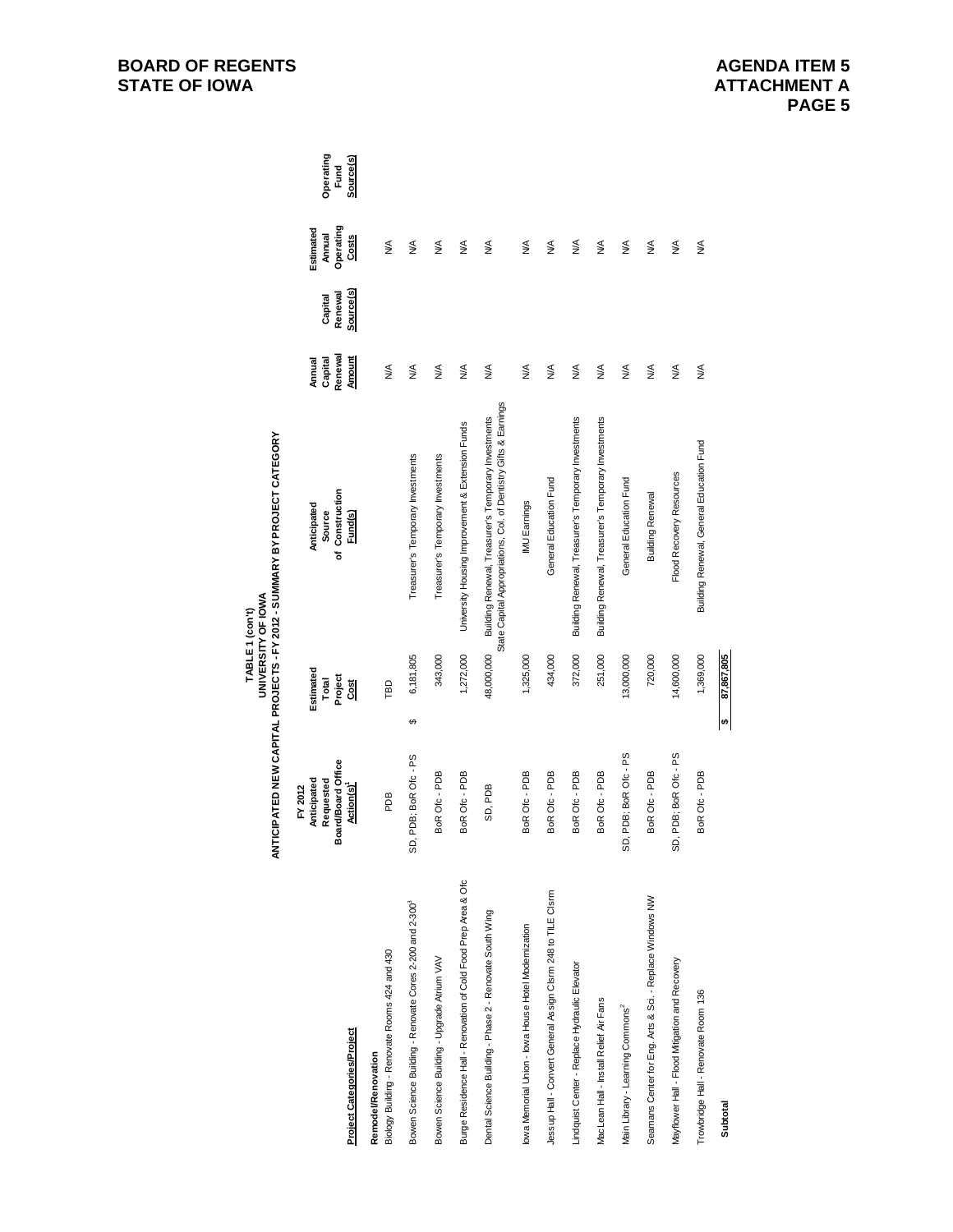|                                                                                                           | Anticipated<br>FY 2012          | Estimated                                             | Anticipated                               | Annual             |                    | Estimated          |                   |
|-----------------------------------------------------------------------------------------------------------|---------------------------------|-------------------------------------------------------|-------------------------------------------|--------------------|--------------------|--------------------|-------------------|
|                                                                                                           | Board/Board Office<br>Requested | Total                                                 | of Construction<br>Source                 | Renewal<br>Capital | Renewal<br>Capital | Annual             | Operating<br>Fund |
| Project Categories/Project                                                                                | Action(s) <sup>1</sup>          | Project<br>Cost                                       | Fund(s)                                   | <b>Amount</b>      | Source(s)          | Operating<br>Costs | Source(s)         |
| Oakdale Utility Power Plant - Installation of Two (Landfill) Gas Trains<br>Utility Expansion/Improvements | BoR Ofc - PDB                   | 500,000<br>↔                                          | Utility System Renewal & Improvement Fund | ≸                  |                    | ≸                  |                   |
| Power Plant - Pollution Control at Main Power Plant                                                       | PTP, PDB; BoR Ofc - AE          | ГBD                                                   |                                           | ≸                  |                    | $\frac{4}{2}$      |                   |
| Power Plant - Modify/Replace Dust Collection Systems                                                      | BoR Ofc - AE, PDB               | 1,000,000                                             | Utility System Renewal & Improvement Fund | $\frac{4}{2}$      |                    | $\frac{4}{2}$      |                   |
| Power Plant - Install Back Up Power and Auxiliaries                                                       | PTP, PDB; BoR Ofc - AE          | 10,000,000                                            | Utility System Revenue Bonds              |                    |                    |                    |                   |
|                                                                                                           |                                 |                                                       |                                           | ţ                  |                    | ţ                  |                   |
| Utility Distribution System (UDS) - Steam Service Line to<br>Jacobson and Recreation Buildings            | BoR Ofc - PDB                   | 840,000                                               | Utility System Renewal & Improvement Fund |                    |                    |                    |                   |
| UDS - Steam Line Replacement to Nursing Bld                                                               | BoR Ofc - PDB                   | 530,000                                               | Utility System Renewal & Improvement Fund | $\frac{4}{2}$      |                    | $\frac{4}{2}$      |                   |
| UDS - Upgrade Phillips Hall from 4160 to 13800 Volt System                                                | BoR Ofc - PDB                   | 300,000                                               | Jility System Renewal & Improvement Fund  | $\lessgtr$         |                    | $\lessgtr$         |                   |
| UDS - Replace Domestic Water Line around Carver-Hawkeye                                                   | BoR Ofc - PDB                   | 750,000                                               | Jtility System Renewal & Improvement Fund | $\frac{4}{2}$      |                    | $\lessgtr$         |                   |
| UDS - Replace Chilled Water Service to Dental Science Building                                            | BoR Ofc-PDB                     | 600,000                                               | Utility System Renewal & Improvement Fund | $\frac{4}{2}$      |                    | $\lessgtr$         |                   |
| UDS - Recoat Ground Storage, Chlorine Contact Tank (Water Plant)                                          | BoR Ofc - PDB                   | 600,000                                               | Utility System Renewal & Improvement Fund | $\frac{4}{2}$      |                    | $\frac{4}{2}$      |                   |
| UDS - West Campus Chilled Water Distribution Upgrade                                                      | PTP; PDB; BoR Ofc - AE          | 4,500,000                                             | Utility System Revenue Bonds              | $\frac{4}{2}$      |                    | $\frac{4}{2}$      |                   |
| UDS - Flood-related Projects (power plant, water plant,<br>distribution system, tunnels)                  |                                 | 82,600,000                                            | Flood Recovery Resources                  | $\frac{4}{2}$      |                    | $\frac{4}{2}$      |                   |
| Subtotal                                                                                                  |                                 | 102,220,000<br>မာ                                     |                                           |                    |                    |                    |                   |
| Parking Ramps & Lots - Preventative Maintenance<br>Parking Improvements<br>Subtotal                       | BoR Ofc - PDB                   | $\frac{500,000}{500,000}$<br>↮<br>₩,                  | Parking Improvement and Replacement Fund  | ≸                  |                    | $\frac{4}{2}$      |                   |
| General Campus Landscaping - Rehabilitate Quad Ravine<br>Subtotal<br>Other                                | BoR Ofc - PDB                   | 1,500,000<br>1,500,000<br>$\boldsymbol{\varphi}$<br>₩ | General Education Fund                    | ≸                  |                    | ≸                  |                   |
| General University Total                                                                                  |                                 | 689,757,786<br>(+ TBD)<br>↮                           |                                           |                    |                    |                    |                   |

# TABLE 1 (con't)<br>UNIVERSITY OF IOWA<br>ANTICIPATED NEW CAPITAL PROJECTS - FY 2012 - SUMMARY BY PROJECT CATEGORY **ANTICIPATED NEW CAPITAL PROJECTS - FY 2012 - SUMMARY BY PROJECT CATEGORYUNIVERSITY OF IOWA TABLE 1 (con't)**

' Key: PTP - Permission to Proceed with Project Planning; AE - Architect/Engineer Selection/ Agreement; SD - Schematic Design;<br>PS - Program Statement; PDB - Project Description and Budget; TBD - To Be Determined<br><sup>2</sup> Appr 1 Key: PTP - Permission to Proceed with Project Planning; AE - Architect/Engineer Selection/ Agreement; SD - Schematic Design; PS - Program Statement; PDB - Project Description and Budget; TBD - To Be Determined

2 Board previously granted permission to proceed with this project

3 Approvals requested at June 2011 meeting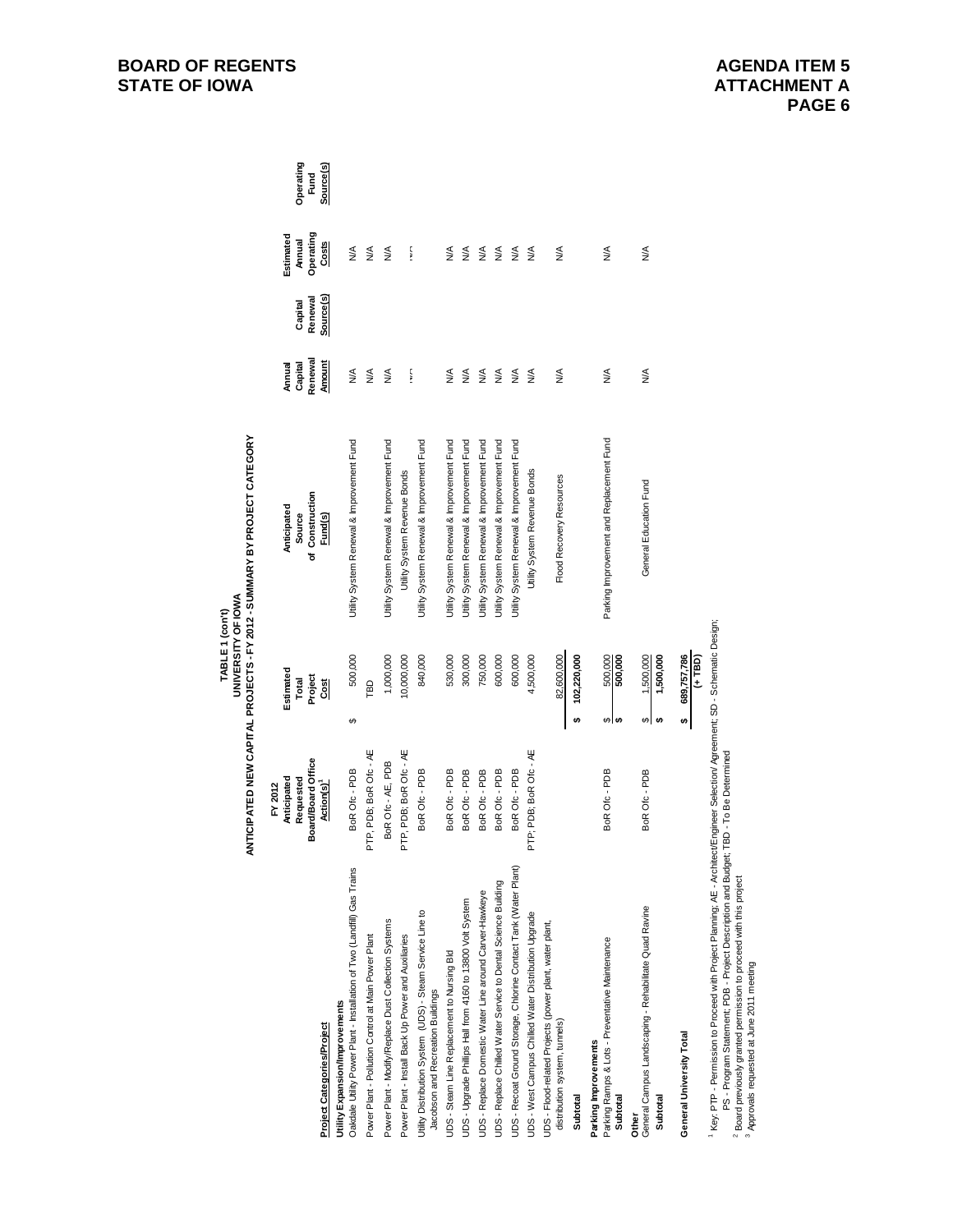# TABLE 1 (con't)<br>UNIVERSITY OF IOWA<br>ANTICIPATED NEW CAPITAL PROJECTS - FY 2012 - SUMMARY BY PROJECT CATEGORY **ANTICIPATED NEW CAPITAL PROJECTS - FY 2012 - SUMMARY BY PROJECT CATEGORYUNIVERSITY OF IOWA TABLE 1 (con't)**

# **Renewal Strategy Summary**

Renewal Strategy Summary<br>A. Figure represents the 1.5% of the replacement value goal, per 4.b.ii of the Facility Stewardship Policy. It is the University's intent to reach this figure incrementally,<br>by increasing GEF build A. Figure represents the 1.5% of the replacement value goal, per 4.b.ii of the Facility Stewardship Policy. It is the University's intent to reach this figure incrementally, by increasing GEF building renewal funds equal to .25% of the replacement value of these projects annually until the 1.5% figure is attained.

B. Renewal funding for bonded enterprises will be secured through planned additional debt as the need arises per 4.b.i of the Facility Stewardship Policy. B. Renewal funding for bonded enterprises will be secured through planned additional debt as the need arises per 4.b.i of the Facility Stewardship Policy.

Flood Mitigation Projects (Given the complexity of the flood mitigation projects, no costs or action items are listed. The University provides the Board Office with **Flood Mitigation Projects** (Given the complexity of the flood mitigation projects, no costs or action items are listed. The University provides the Board Office with

updated reports on major flood projects for each regularly scheduled board meeting. updated reports on major flood projects for each regularly scheduled board meeting.

C. Maxwell Stanley Hydraulics Laboratory -C. Maxwell Stanley Hydraulics Laboratory -

Flood Mitigation and Permanent Recovery Flood Mitigation and Permanent Recovery

General - Flood Mtigation - Main Campus General - Flood Mitigation - Main Campus

General - Flood Mitigation and Permanent Recovery -General - Flood Mitigation and Permanent Recovery - River Bank Stabilization and Storm Sewer River Bank Stabilization and Storm Sewer

lowa Advanced Technology Laboratories -

Flood Mitigation and Permanent Recovery Flood Mitigation and Permanent Recovery Iowa Advanced Technology Laboratories -

Library - Flood Mitigation Library - Flood Mitigation Madison Street Services Building - Flood Mitigation and Permanent Recovery Madison Street Services Building - Flood Mitigation and Permanent Recovery

Museum of Art - Replacement Museum of Art - Replacement North Hall - Flood Mitigation and Permanent Recovery North Hall - Flood Mitigation and Permanent Recovery

Theatre Building - Flood Mitgation and Permanent Recovery Theatre Building - Flood Mitigation and Permanent Recovery

Parking Ramps & Lots - Lots 28 and 55 -Parking Ramps & Lots - Lots 28 and 55 - Flood Mitigation and Permanent Recovery Flood Mitigation and Permanent Recovery Philip D. Adler Journalism and Mass Communication Building Philip D. Adler Journalism and Mass Communication Building Flood Mitigation and Permanent Recovery Flood Mitigation and Permanent Recovery

# SUMMARY BY SOURCE OF FUNDS  **SUMMARY BY SOURCE OF FUNDS**

| <b>Building Renewal</b>                                          | 18,207,000  |  |
|------------------------------------------------------------------|-------------|--|
| Treasurer's Temporary Investments                                | 14,451,805  |  |
| State Capital Appropriations                                     | 41,000,000  |  |
| Utility System Revenue Bonds                                     | 14,500,000  |  |
| Utility System Renewal & Improvement Fund                        | 5,120,000   |  |
| Institutional Roads Funds                                        |             |  |
| Athletics Gifts & Earnings                                       | 1,860,104   |  |
| Parking Improvement and Replacement Fund                         | 9,087,877   |  |
| Ul Facility Corp Revenue Bonds                                   |             |  |
| College of Dentistry Gifts and Earnings                          | 11,000,000  |  |
| UIHC Gifts and Earnings                                          | 14,000,000  |  |
| University Housing Improvement & Extension Fund                  | 1,272,000   |  |
| Gifts                                                            | 33,000,000  |  |
| Residence System Revenue Bonds                                   | 55,500,000  |  |
| <b>IMU Earnings</b>                                              | 1,325,000   |  |
| General Education Fund                                           | 15,934,000  |  |
| Flood Recovery Resources (insurance, federal, state, university) | 453,500,000 |  |
|                                                                  | 689,757,786 |  |
|                                                                  | $(+7B)$     |  |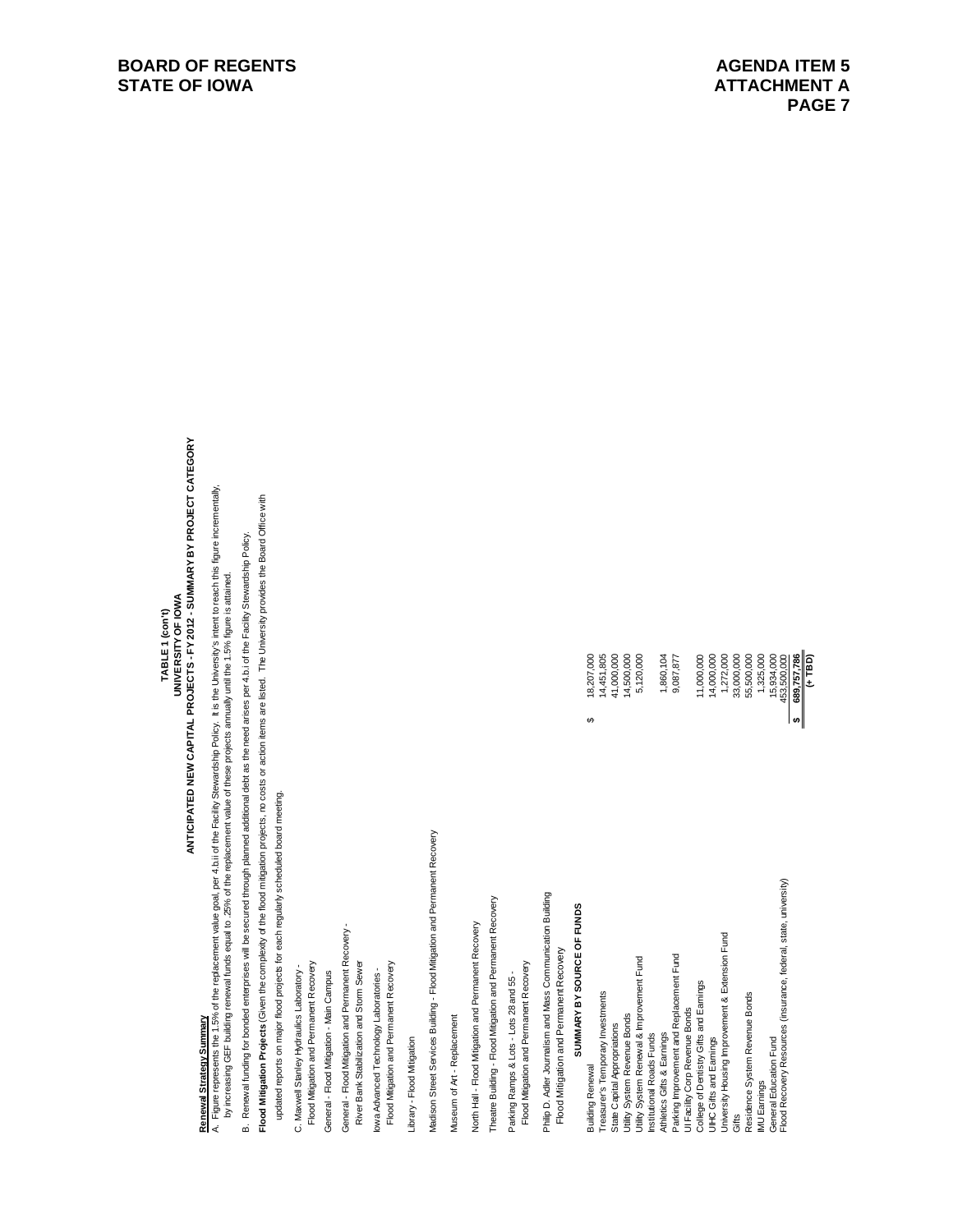TABLE 1 (Cont)<br>UNIVERSITY OF IOWA OF HOSPITALS AND CLINICS<br>ANTICIPATED NEW CAPITAL PROJECTS - FY 2012 - SUMMARY BY PROJECT CATEGORY **ANTICIPATED NEW CAPITAL PROJECTS - FY 2012 - SUMMARY BY PROJECT CATEGORYUNIVERSITY OF IOWA OF HOSPITALS AND CLINICS TABLE 1 (Cont)**

|                                                                                                                                           | Anticipated<br>Requested<br>FY 2012          | Estimated<br>Total                   | Anticipated<br>Source                                | Capital<br>Renewal<br>Amual | Capital              | Estimated<br>Annual     | Operating            |
|-------------------------------------------------------------------------------------------------------------------------------------------|----------------------------------------------|--------------------------------------|------------------------------------------------------|-----------------------------|----------------------|-------------------------|----------------------|
| Project Categories / Project                                                                                                              | Board/Board Office<br>Action(s) <sup>1</sup> | Project<br>Cost                      | Construction<br>Fund(s)<br>ď                         | <b>Amount</b>               | Source(s)<br>Renewal | Operating<br>Costs      | Source(s)<br>Fund(s) |
| Fire Alam System Upgrades/Replacements<br>Joint Commission Plan for Improvements (Multiple Projects)<br>Fire and Environmental Safety     | BoR Ofc - PDB<br>BoR Ofc - PDB               | 300,000<br>250,000<br>↮              | UHC Building Usage Funds<br>UHC Building Usage Funds | ≸≨                          |                      | ≨≨                      |                      |
| Subtotal                                                                                                                                  |                                              | 550,000<br>s,                        |                                                      |                             |                      |                         |                      |
| Ambulatory Surgery Center and Main OR Suite Expansions <sup>2</sup><br>New Building Construction                                          | SD, PDB; BoR Ofc - AE, PS                    | 20,900,000<br>↮                      | <b>JIHC Bidg Usage Funds</b>                         | 178,000<br>$\Theta$         | Paying Patient Rev.  | 382,000<br>မာ           | Paying Patient Rev.  |
| Family Medicine Center - Hawkeye Campus <sup>2</sup>                                                                                      | SD, PDB; BoR Ofc - AE, PS                    | 14,600,000                           | <b>UIHC Bidg Usage Funds</b>                         | 439,000                     | Paying Patient Rev.  | 940,000                 | Paying Patient Rev.  |
| Community-Based Primary Care Clinic & Master Site Planning - North Liberty <sup>2</sup>                                                   | SD, PDB; BoR Ofc - AE, PS                    | 6,000,000                            | UIHC Bldg Usage Funds                                | 195,000                     | Paying Patient Rev.  | 418,000                 | Paying Patient Rev.  |
| Subtotal                                                                                                                                  |                                              | 41,500,000<br><b>SA</b>              |                                                      |                             |                      |                         |                      |
| Main Kitchen Renovation and Patient & Staff Dining Room Renovations<br>Remodel/Renovation                                                 | PTP, SD, PDB; BoR Ofc - AE, PS               | 13,000,000<br>$\boldsymbol{\varphi}$ | UIHC Bidg Usage Funds                                | ≸                           |                      | $\stackrel{\leq}{\geq}$ |                      |
| Labor & Delivery Suite Expansion                                                                                                          | PTP, SD, PDB; BoR Ofc - AE, PS               | 5,750,000                            | UIHC Bldg Usage Funds                                | ≸                           |                      | $\lessgtr$              |                      |
| Proton Beam Radiation Therapy System Installation                                                                                         | SD, PDB; BoR Ofc - AE, PS                    | 5,000,000                            | <b>JIHC Bidg Usage Funds</b>                         | ≸                           |                      | $\lessgtr$              |                      |
| Day of Surgery Patient & Family Reception & Waiting Facilities                                                                            | PTP, SD, PDB; BoR Ofc - AE, PS               | 3,325,000                            | UIHC Bldg Usage Funds                                | $\lessgtr$                  |                      | $\frac{4}{2}$           |                      |
| Central Pharmacy Drug Storage, Processing and Dispensing Service Relocation<br>& IV Admixture Service Expansion                           | PTP, SD, PDB; BoR Ofc - AE, PS               | 2,450,000                            | <b>UIHC Bidg Usage Funds</b>                         | $\lessgtr$                  |                      | $\lessgtr$              |                      |
| Consolidation of UI Heart and Vascular Center Clinical and Diagnostic Services<br>and Relocation of Administrative and Support Offices    | PTP, SD, PDB; BoR Ofc - AE, PS               | 2,120,000                            | UIHC Bldg Usage Funds                                | ≸                           |                      | $\lessgtr$              |                      |
| Pneumatic Tube System Upgrades                                                                                                            | BoR Ofc - AE, PDB                            | 1,785,000                            | UIHC Bidg Usage Funds                                | ≸                           |                      | $\frac{4}{2}$           |                      |
| Medical Alumni Auditorium Renovation                                                                                                      | BoR Ofc - AE, PDB                            | 1,700,000                            | UIHC Bldg Usage Funds                                | $\lessgtr$                  |                      | $\lessgtr$              |                      |
| 4 JPP Inpatient Unit Public and Staff Circulation and Support Space Renovation                                                            | BoR Ofc - AE, PDB                            | 1,324,000                            | <b>UIHC Bidg Usage Funds</b>                         | ≸                           |                      | $\lessgtr$              |                      |
| Internal Medicine Administrative Offices Renovation (3 South East Addition)                                                               | BoR Ofc - AE, PDB                            | 1,219,000                            | UIHC Bldg Usage Funds                                | $\lessgtr$                  |                      | $\lessgtr$              |                      |
| Pomerantz Family Pavilion Roof Replacement                                                                                                | BoR Ofc - AE, PDB                            | 1,022,000                            | UIHC Bldg Usage Funds                                | $\lessgtr$                  |                      | $\lessgtr$              |                      |
| 3 John Pappajohn West Inpatient Unit Refurbishment                                                                                        | BoR Ofc-PDB                                  | 975,000                              | <b>UIHC Bidg Usage Funds</b>                         | $\lessgtr$                  |                      | $\lessgtr$              |                      |
| ion<br>Main OR Suite Patient Pre- and Post-Operative Facility Expans                                                                      | BoR Ofc-PDB                                  | 879,000                              | UIHC Bldg Usage Funds                                | $\lessgtr$                  |                      | $\lessgtr$              |                      |
| Diagnostic Imaging Rooms Enhancement                                                                                                      | BoR Ofc - PDB                                | 703,000                              | UIHC Bldg Usage Funds                                | $\lessgtr$                  |                      | $\lessgtr$              |                      |
| Air Handling Units Replacement - General Hospital                                                                                         | BoR Ofc-PDB                                  | 547,000                              | <b>UIHC Bidg Usage Funds</b>                         | $\lessgtr$                  |                      | $\lessgtr$              |                      |
| 2 Roy Carver East Renovation                                                                                                              | BoR Ofc-PDB                                  | 515,000                              | <b>UIHC BIdg Usage Funds</b>                         | $\lessgtr$                  |                      | $\lessgtr$              |                      |
| Adult Blood & Marrow Transplant Unit Facility Enhancements                                                                                | BoR Ofc-PDB                                  | 423,000                              | UIHC Bldg Usage Funds                                | $\lessgtr$                  |                      | $\lessgtr$              |                      |
| Safety & Security Operations Center Enhancements                                                                                          | BoR Ofc - PDB                                | 326,000                              | UIHC Bldg Usage Funds                                | ≸                           |                      | $\frac{1}{2}$           |                      |
| Subtotal                                                                                                                                  |                                              | 43,063,000<br>s,                     |                                                      |                             |                      |                         |                      |
| Other                                                                                                                                     |                                              |                                      |                                                      |                             |                      |                         |                      |
| Parking Ramp and Pedestrian Entrance Wayfinding Signage Enhancements                                                                      | BoR Ofc-PDB                                  | 527,000<br>↔                         | UIHC Bldg Usage Funds                                | ≸                           |                      | $\lessgtr$              |                      |
| Hospital Directional Signage Enhancements - Off-Campus Roadways                                                                           | BoR Ofc - PDB                                | 382,000                              | UIHC Bldg Usage Funds                                | $\lessgtr$                  |                      | $\lessgtr$              |                      |
| Subtotal                                                                                                                                  |                                              | 909,000<br>s,                        |                                                      |                             |                      |                         |                      |
| <b>TOTAL</b>                                                                                                                              |                                              | 86,022,000<br>s,                     |                                                      |                             |                      |                         |                      |
| <sup>1</sup> Key: PTP - Permission to Proceed with Project Planning; AE - Architect/Engineer Selection/ Agreement; SD - Schematic Design; |                                              |                                      |                                                      |                             |                      |                         |                      |

1 Key: PTP - Permission to Proceed with Project Planning; AE - Architect/Engineer Selection/ Agreement; SD - Schematic Design; 5

' Key, PTP - Permission to Proceed with Project Planning; AE - ArchitectEngireer Selection/ Agre<br><sup>2</sup> Board previously grandsament; PDB - Project Description and Budget; TBD - TO Be Determined<br><sup>3</sup> Approvals requested on th PS - Program Statement; PDB - Project Description and Budget; TBD - To Be Determined 2 Board previously granted permission to proceed with this project

3 Approvals requested on the June agenda

SUMMARY BY SOURCE OF FUNDS  **SUMMARY BY SOURCE OF FUNDS**

OOO2,002,000 Building USage Funds Funds 86,022,000 Funds 86,022,000 \$6,022,000 \$6,023,000 \$6,023,000 \$6,023,000 \$6,023,000 \$6,023,000 \$6,023,000 \$6,023,000 \$6,023,000 \$6,023,000 \$6,023,000 \$6,023,000 \$6,023,000 \$6,023,000 UHC Building Usage Funds **TOTAL** 

86,022,000 86,022,000 **TOTAL 86,022,000 \$**   $\boldsymbol{\omega}$ 

UHC added the following note to its FY 2012 capital plan:<br>As previously noted, and the projects identified on UHC's FY 2012 Capital Plan are contingent on the anallability of self-generated UI Hospitals and Clinics funding As previously noted, all of the projects identified on UIHC's FY 2012 Capital Plan are contingent on the availability of self-generated UI Hospitals and Clinics funding, approval through UIHC's annual capital budget proces of the UIHC constantly brings about some revision in planning. While the foregoing capital plan includes all projects now envisioned for FY 2012, it is possible that the dynamics of clinical service-educational demands conclusions and recommendations adopted in finalizing UIHC's strategic facilities plan for FY 2006 - 2035, and approval of each project by the Board of Regents, State of Iowa. Also, the "cutting edge" responsibility UIHC added the following note to its FY 2012 capital plan:

approval by the Board of Regents, State of Iowa.

and corollary societal forces and accreditation regulatory requirements will necessitate other projects. In accord with long-standing practice, any such changes that arise will be fully documented for consideration and

## **BOARD OF REGENTS STATE OF IOWA**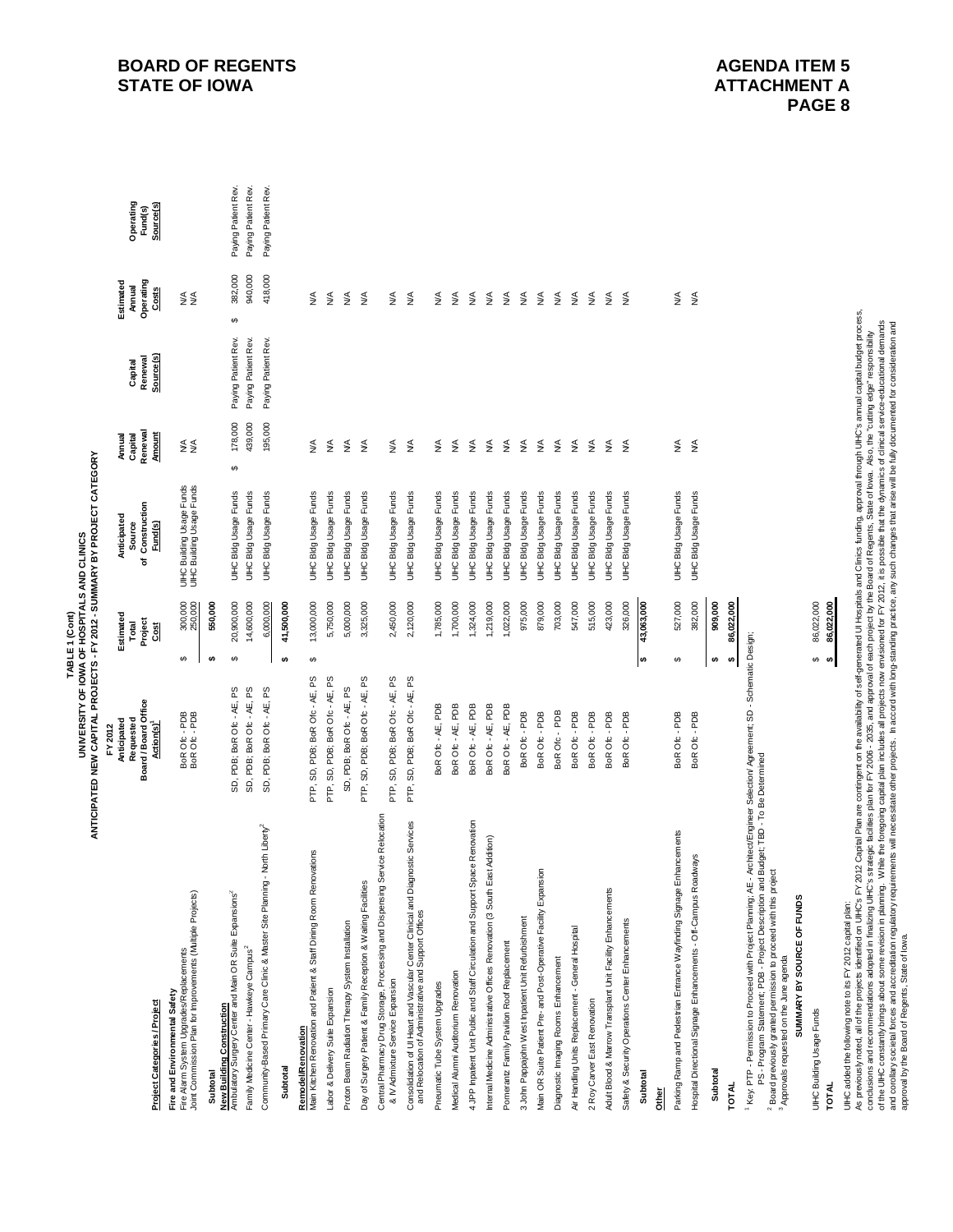|                                                                                                                                                                                                                                                          |                                                                                     | <b>IOWA STATE UNIVERSITY</b><br>TABLE <sub>2</sub>               | ANTICIPATED NEW CAPITAL PROJECTS - FY 2012 - SUMMARY BY PROJECT CATEGORY                                 |                                                                                   |                                   |                                           |                                   |
|----------------------------------------------------------------------------------------------------------------------------------------------------------------------------------------------------------------------------------------------------------|-------------------------------------------------------------------------------------|------------------------------------------------------------------|----------------------------------------------------------------------------------------------------------|-----------------------------------------------------------------------------------|-----------------------------------|-------------------------------------------|-----------------------------------|
| <b>Project Categories/ Project</b>                                                                                                                                                                                                                       | Board/Board Office<br>Anticipated<br>Requested<br>Action(s) <sup>1</sup><br>FY 2012 | Estimated<br>Project<br>Total<br><b>Sold</b>                     | of Construction<br>Anticipated<br>Source<br>Fund(s)                                                      | Renewal<br><b>Amount</b><br>Capital<br>Annual                                     | Sources<br>Renewal<br>Capital     | Operating<br>Estimated<br>Annual<br>Costs | Operating<br>Source(s)<br>Fund    |
| Larch Hall - Fire Suppression Installation, Exterior Improvements<br>Wallace Hall - Fire Suppression Installation<br>Fire & Environmental Safety<br>Subtotal                                                                                             | BoR Ofc - PDB<br>PTP, PDB                                                           | 3,600,000<br>1,900,000<br>5,500,000<br>tA<br>↮                   | Residence System<br>Residence System                                                                     | ≸<br>≸                                                                            |                                   | ≸<br>$\lessgtr$                           |                                   |
| Building Deferred Maintenance (non-utility)<br><b>Building Repairs</b><br>Subtotal                                                                                                                                                                       | ≸                                                                                   | 2,500,000<br>2,500,000<br>$\bullet$<br>⊷                         | General Fund - Building Repair                                                                           | ≸                                                                                 |                                   | ≸                                         |                                   |
| Power Plant - Consolidate Polisher Replacement<br>Jacobsen/Olsen Building Chiller Replacement<br>Power Plant - Raw Water Well Replacement<br>Northwest Campus Electrical Substation<br>Power Plant Generator #6 Overhaul<br>Utility Deferred Maintenance | BoR Ofc - PDB<br>BoR Ofc - PDB<br>BoR Ofc - PDB<br>BoR Ofc - PDB<br>PTP, PDB        | 2,000,000<br>450,000<br>400,000<br>400,000<br>930,000<br>↔       | Utility Enterprise<br>Utility Enterprise<br>Utility Enterprise<br>Utility Enterprise<br><b>Athletics</b> | $\begin{array}{c}\n\xi \\ \xi \\ \xi\not\xi\not\xi\n\end{array}$<br>$\frac{1}{2}$ |                                   | $\S$ $\S$ $\S$ $\S$<br>≸<br>$\frac{1}{2}$ |                                   |
| Subtotal                                                                                                                                                                                                                                                 |                                                                                     | 4,180,000<br>↮                                                   |                                                                                                          |                                                                                   |                                   |                                           |                                   |
| Biorenewables Complex - Agricultural & Biosystems Engineering <sup>2,3,5</sup><br>New Building Construction                                                                                                                                              | PDB                                                                                 | 60,400,000<br>14,100,000<br>74,500,000<br>↔<br>$\leftrightarrow$ | Capital Appropriations<br>Private Giving                                                                 | 1,117,500                                                                         | Col of Eng/<br>CALS               | 1,800,000<br>↮                            | Col of Eng/<br>CALS               |
| Football Training Facility <sup>2,3</sup>                                                                                                                                                                                                                | SD, PDB                                                                             | 20,600,000                                                       | <b>Athletics</b>                                                                                         | 304,500                                                                           | <b>Athletics</b>                  | 100,000<br>↮                              | <b>Athletics</b>                  |
| Agriculture Pavilion (formerly Dairy Animal Science Pavilion)                                                                                                                                                                                            | SD, PDB                                                                             | 7,000,000                                                        | Private Giving                                                                                           |                                                                                   | 105,000 Col. of Ag & Life Sci     | 280,000<br>↮                              | Col. of Ag & Life Sci             |
| Snedecor Hall Addition                                                                                                                                                                                                                                   | PTP, SD, PDB;<br>BoR Ofc - AE, PS                                                   | 5,600,000                                                        | Capital Appropriations<br>Private Giving                                                                 | 111,750                                                                           | Col of Liberal Arts<br>& Sciences | 190,000                                   | Col of Liberal Arts<br>& Sciences |
| Sweeney Hall - BioMaRC Facility                                                                                                                                                                                                                          | BoR Ofc - AE, PS<br>PTP                                                             | 8,000,000<br>2,120,000<br>10,120,000<br>↮                        | University Funds<br>Federal                                                                              | 151,800                                                                           | Col of Eng                        | 100,000                                   | Col of Eng                        |
| Student Innovation Center                                                                                                                                                                                                                                | È                                                                                   | 10,000,000                                                       | Private Giving                                                                                           | 150,000                                                                           | Col of Eng                        | 315,000                                   | Col of Eng                        |
| Poultry Farm - Layer Research Facility <sup>2</sup>                                                                                                                                                                                                      | SD, PDB                                                                             | 2,200,000                                                        | Private Giving                                                                                           |                                                                                   | 33,000 Col. of Ag & Life Sci      | $\frac{1}{2}$                             | Col. of Ag & Life Sci             |
| Subtotal                                                                                                                                                                                                                                                 |                                                                                     | \$131,870,000                                                    |                                                                                                          |                                                                                   |                                   |                                           |                                   |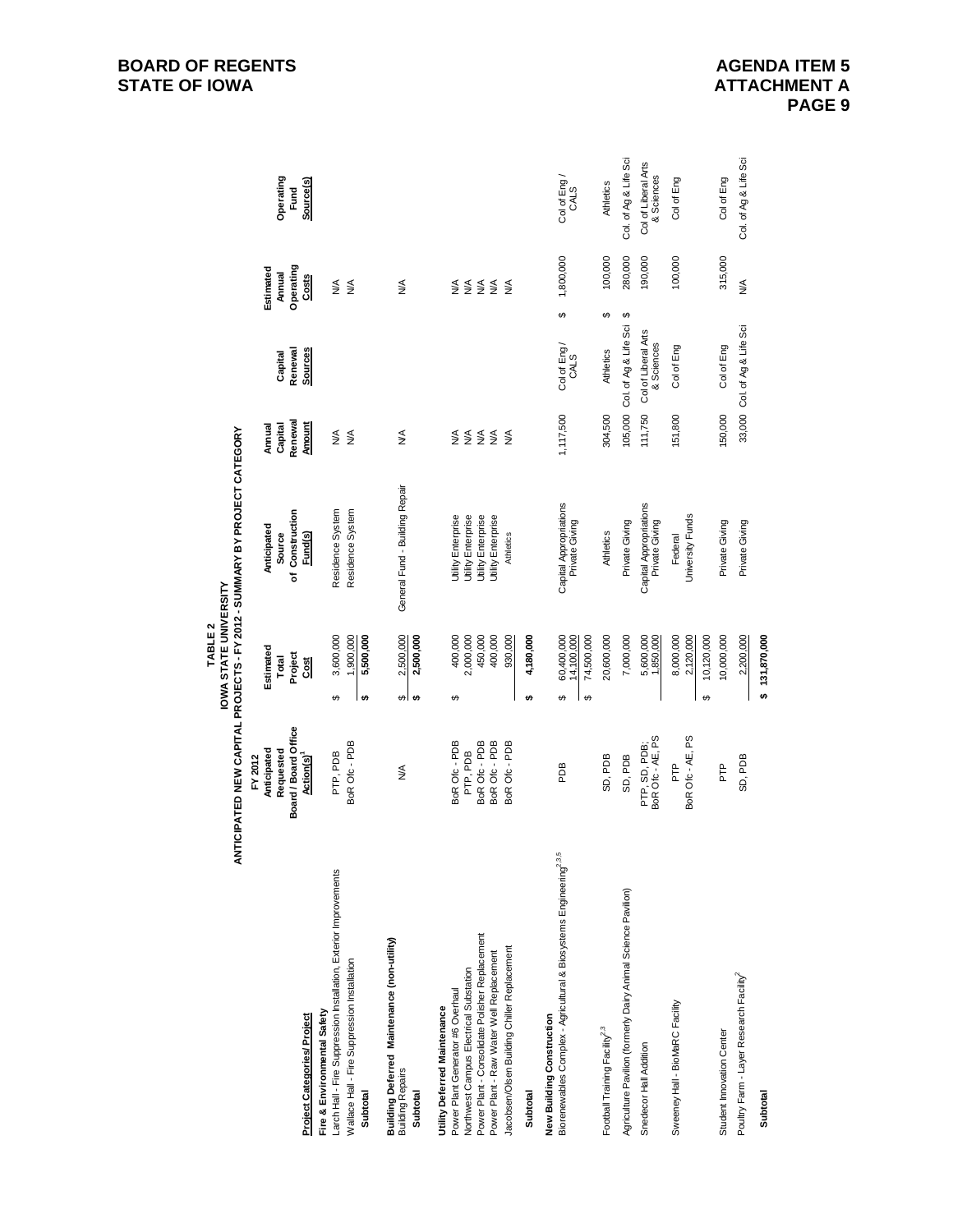| ৰ                                                                                                                              |                                   | IOWA STATE UNIVERSITY      | NTICIPATED NEW CAPITAL PROJECTS - FY 2012 - SUMMARY BY PROJECT CATEGORY |                    |                    |                     |                       |
|--------------------------------------------------------------------------------------------------------------------------------|-----------------------------------|----------------------------|-------------------------------------------------------------------------|--------------------|--------------------|---------------------|-----------------------|
|                                                                                                                                | FY 2012                           |                            |                                                                         |                    |                    |                     |                       |
|                                                                                                                                | Anticipated                       | Estimated                  | Anticipated                                                             | Annual             |                    | Estimated           |                       |
|                                                                                                                                | Board / Board Office<br>Requested | Project<br>Total           | of Construction<br>Source                                               | Renewal<br>Capital | Renewal<br>Capital | Operating<br>Annual | Operating<br>Fund     |
| Project Categories/ Project                                                                                                    | Action(s) <sup>1</sup>            | <b>SSI</b>                 | Fund(s)                                                                 | <b>Amount</b>      | Sources            | Costs               | Source(s)             |
| Remodel/Renovation                                                                                                             |                                   |                            |                                                                         |                    |                    |                     |                       |
| Curtiss Hall Remodeling, Phase 1 <sup>2,3,4</sup>                                                                              | SD, PDB                           | 7,000,000                  | Private Giving                                                          | ≸                  |                    | \$80,000            | Col. of Ag & Life Sci |
|                                                                                                                                |                                   | 533,000                    | Academic Building Revenue Bonds                                         |                    |                    |                     |                       |
|                                                                                                                                |                                   | 1,762,000<br>2,705,000     | Overhead Use Allowance<br>University Funds                              |                    |                    |                     |                       |
|                                                                                                                                |                                   | 12,000,000                 |                                                                         |                    |                    |                     |                       |
| Gilman Hall Remodeling                                                                                                         | BoR-PDB                           | 350,000                    | University Funds                                                        | ≸                  |                    | ≸                   |                       |
| Marston Hall Remodeling                                                                                                        | PTP                               | 20,000,000                 | Private Giving                                                          | ≸                  |                    | \$160,000           | Col. of Engineering   |
| Subtotal                                                                                                                       |                                   | 32,350,000<br><del>ഗ</del> |                                                                         |                    |                    |                     |                       |
| Other                                                                                                                          |                                   |                            |                                                                         |                    |                    |                     |                       |
| Wind Turbine - lowa State Campus                                                                                               | BoR-PDB                           | $\theta$                   | Utility Enterprise                                                      | ≸                  |                    | ≸                   |                       |
|                                                                                                                                |                                   | 200,000<br>200,000         | University Funds                                                        |                    |                    |                     |                       |
| Subtotal                                                                                                                       |                                   | 400,000<br>₩,              |                                                                         |                    |                    |                     |                       |
| Total                                                                                                                          |                                   | \$ 176,800,000             |                                                                         |                    |                    |                     |                       |
| SUMMARY BY SOURCE OF FUNDS                                                                                                     |                                   |                            |                                                                         |                    |                    |                     |                       |
| Capital Appropriations                                                                                                         |                                   | 66,000,000<br>↔            |                                                                         |                    |                    |                     |                       |
| Operating Budget - Building Repair Funds                                                                                       |                                   | 2,500,000                  |                                                                         |                    |                    |                     |                       |
| Academic Building Revenue Bond Proceeds                                                                                        |                                   | 533,000                    |                                                                         |                    |                    |                     |                       |
| University Funds                                                                                                               |                                   | 5,375,000                  |                                                                         |                    |                    |                     |                       |
| Utility Enterprise Funds and Bonds                                                                                             |                                   | 3,450,000                  |                                                                         |                    |                    |                     |                       |
| Dormitory (Residence System) Improvement Funds and Bonds                                                                       |                                   | 5,500,000                  |                                                                         |                    |                    |                     |                       |
| Private Giving                                                                                                                 |                                   | 62,150,000                 |                                                                         |                    |                    |                     |                       |
| Federal Funds                                                                                                                  |                                   | 8,000,000                  |                                                                         |                    |                    |                     |                       |
| <b>Athletics</b>                                                                                                               |                                   | 21,530,000                 |                                                                         |                    |                    |                     |                       |
| Facilities Overhead Use Allowance                                                                                              |                                   | 1,762,000                  |                                                                         |                    |                    |                     |                       |
| Total                                                                                                                          |                                   | \$ 176,800,000             |                                                                         |                    |                    |                     |                       |
| , Key, PTP - Permission to Proceed with Project Planning: AE - Architect/Forineer Selection/ Agreement: SD - Schematic Design: |                                   |                            |                                                                         |                    |                    |                     |                       |

Design;<br>D 1 Key: PTP - Permission to Proceed with Project Planning; AE - Architect/Engineer Selection/ Agreement; SD - Schematic Design; Ĕ ' Key, PTP - Permission to Proceed with Project Planning; AE - Architect/Engineer Selection/ Agree<br>PS - Program Statement; PDB - Project Description and Budget; TBD - To Be Determined.<br>c≂

PS - Program Statement; PDB - Project Description and Budget; TBD - To Be Determined.

2 Board previously granted permission to proceed with this project

3 Approvals requested at the June 2011 meeting

4 Approval of consolidated project description and budget requested at the June 2011 meeting

<sup>2</sup> Board previously granted permission to pricoeed with this project<br><sup>3</sup> Approvals requested at the June 2011 meeting<br><sup>4</sup> Approval of consolidated project description and budget requested at the June 2011 meeting<br><sup>5</sup> Sche 5 Schematic design previously approved with other components of the Biorenewables Complex

**TABLE 2 (con't)**

TABLE 2 (con't)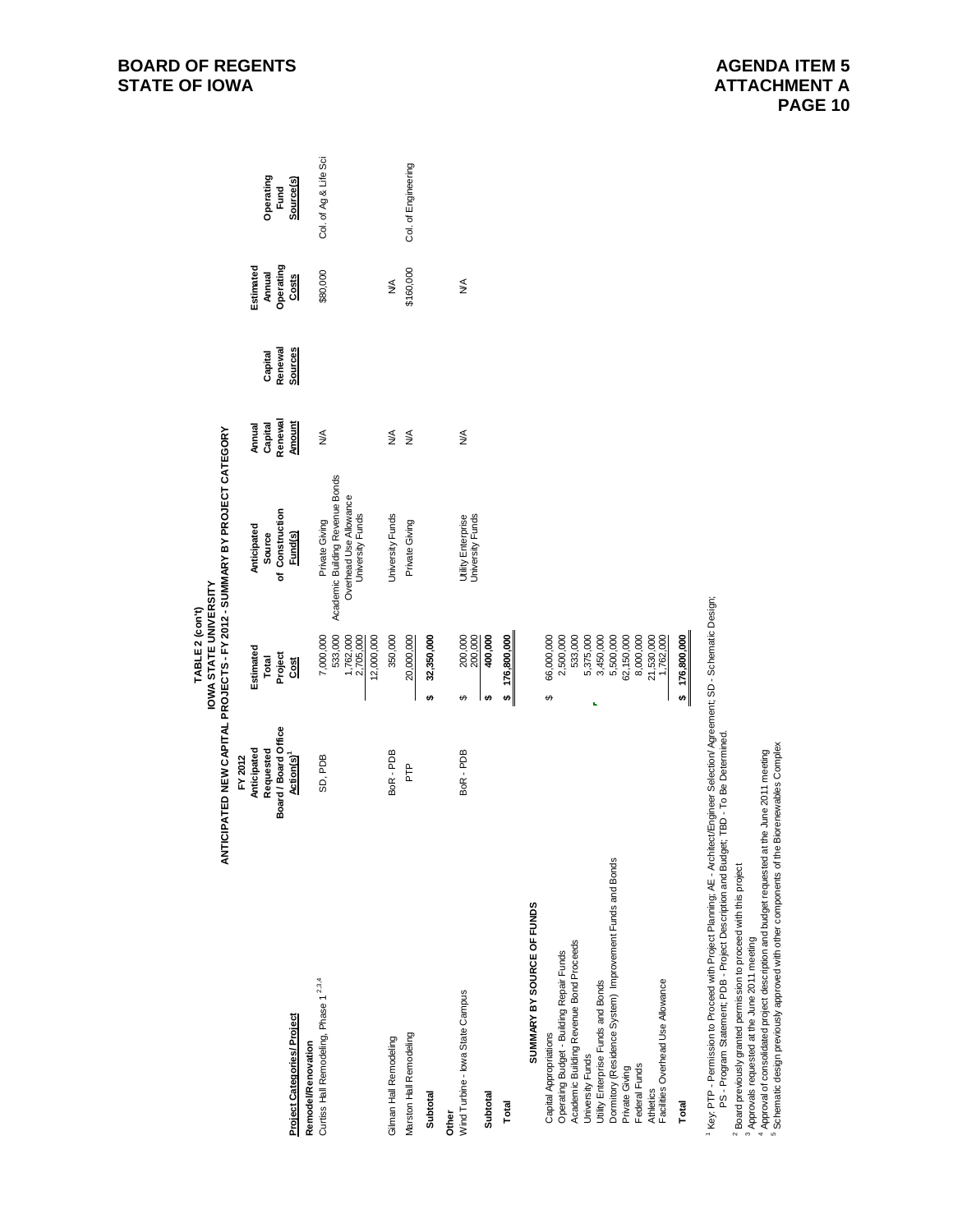|                                                                                            |                                     |         |                           | ANTICIPATED NEW CAPITAL PROJECTS - FY 2012 - SUMMARY BY PROJECT CATEGORY<br>UNIVERSITY OF NORTHERN IOWA<br>TABLE <sub>3</sub> |                             |                           |   |                          |                           |
|--------------------------------------------------------------------------------------------|-------------------------------------|---------|---------------------------|-------------------------------------------------------------------------------------------------------------------------------|-----------------------------|---------------------------|---|--------------------------|---------------------------|
|                                                                                            | FY 2012                             |         |                           |                                                                                                                               |                             |                           |   |                          |                           |
|                                                                                            | Anticipated                         |         | Estimated<br>Total        | Anticipated                                                                                                                   | Annual                      |                           |   | Estimated                |                           |
|                                                                                            | d/Board Office<br>Requested<br>Boar |         | Project                   | of Construction<br>Source                                                                                                     | Renewal<br>Capital          | Renewal<br>Capital        |   | Operating<br>Annual      | Operating<br>Fund         |
| Project Categories/Project                                                                 | Action(s) <sup>1</sup>              |         | Cost                      | Fund(s)                                                                                                                       | <b>Amount</b>               | Source(s)                 |   | Costs                    | Source(s)                 |
| Fire and Environmental Safety<br>Rider Hall Sprinklers                                     | BoR Ofc - PDB                       | ↮       | 1,200,000                 | Residence System Improv. Funds                                                                                                | ≸                           |                           |   | ≸                        |                           |
| Subtotal                                                                                   |                                     | ₩       | 1,200,000                 |                                                                                                                               |                             |                           |   |                          |                           |
| <b>Building Deferred Maintenance</b>                                                       |                                     |         |                           |                                                                                                                               |                             |                           |   |                          |                           |
| Hagemann Hall Tuckpointing, Phase 1<br>Noehren Hall Roof Replacement                       | BoR Ofc - PDB<br>BoR Ofc - PDB      | ↔       | 450,000<br>350,000        | Residence System Improv. Funds<br>Residence System Improv. Funds                                                              | $\frac{1}{2}$<br>$\lessgtr$ |                           |   | $\lessgtr$<br>$\lessgtr$ |                           |
| ROTH Cabinet Replacement, Phase 3                                                          | BoR Ofc - PDB                       |         | 260,000                   | Residence System Improv. Funds                                                                                                | $\frac{4}{2}$               |                           |   | $\frac{1}{2}$            |                           |
| Subtotal                                                                                   |                                     | ₩       | 1,060,000                 |                                                                                                                               |                             |                           |   |                          |                           |
| New Building Construction                                                                  |                                     |         |                           |                                                                                                                               |                             |                           |   |                          |                           |
| Redeker Dining Expansion                                                                   | BoR Ofc - AE, PS<br>PTP, SD, PDB    | ↮       | 4,981,000                 | Residence System Improv. Funds<br>Dormitory Revenue Bonds or                                                                  | 74,715<br>↮                 | System Funds<br>Residence | ↮ | 114,600                  | System Funds<br>Residence |
| Subtotal                                                                                   |                                     | ↮       | 4,981,000                 |                                                                                                                               |                             |                           |   |                          |                           |
| Bartlett Hall Renovation / Baker Hall Demolition <sup>2</sup><br><b>Remodel/Renovation</b> | SD, PDB                             | ↮       | 21,000,000                | Capital Appropriations                                                                                                        | ⋚                           |                           |   | ≸                        |                           |
| Subtotal                                                                                   |                                     | ₩       | 21,000,000                |                                                                                                                               |                             |                           |   |                          |                           |
| Other                                                                                      |                                     |         |                           |                                                                                                                               |                             |                           |   |                          |                           |
| Biology Research Center - B Parking Lot Renov.<br>Subtotal                                 | BoR Ofc - PDB                       | မှာ မှာ | $\frac{302,000}{302,000}$ | Parking Operations Revenue                                                                                                    | ≸                           |                           |   | ≸                        |                           |
| Totals                                                                                     |                                     | ↮       | 28,543,000                |                                                                                                                               |                             |                           |   |                          |                           |
| SUMMARY BY SOURCE OF FUNDS                                                                 |                                     |         |                           |                                                                                                                               |                             |                           |   |                          |                           |
| Dormitory (Residence System) Improvement Funds and<br>Capital Appropriations               | <b>Bonds</b>                        | ↮       | 7,241,000<br>21,000,000   |                                                                                                                               |                             |                           |   |                          |                           |
| Parking Funds<br><b>Totals</b>                                                             |                                     | ↮       | 302,000<br>28,543,000     |                                                                                                                               |                             |                           |   |                          |                           |
|                                                                                            |                                     |         |                           |                                                                                                                               |                             |                           |   |                          |                           |

<sup>1</sup> Key: PTP - Permission to Proceed with Project Planning, AE - ArchitectEngineer Selection⁄ Agreement; SD - Schematic Design;<br>PS - Program Statement; PDB - Project Description and Budget; TBD - To Be Determined<br><sup>2</sup> Boar 1 Key: PTP - Permission to Proceed with Project Planning; AE - Architect/Engineer Selection/ Agreement; SD - Schematic Design;

PS - Program Statement; PDB - Project Description and Budget; TBD - To Be Determined

2 Board previously granted permission to proceed with this project.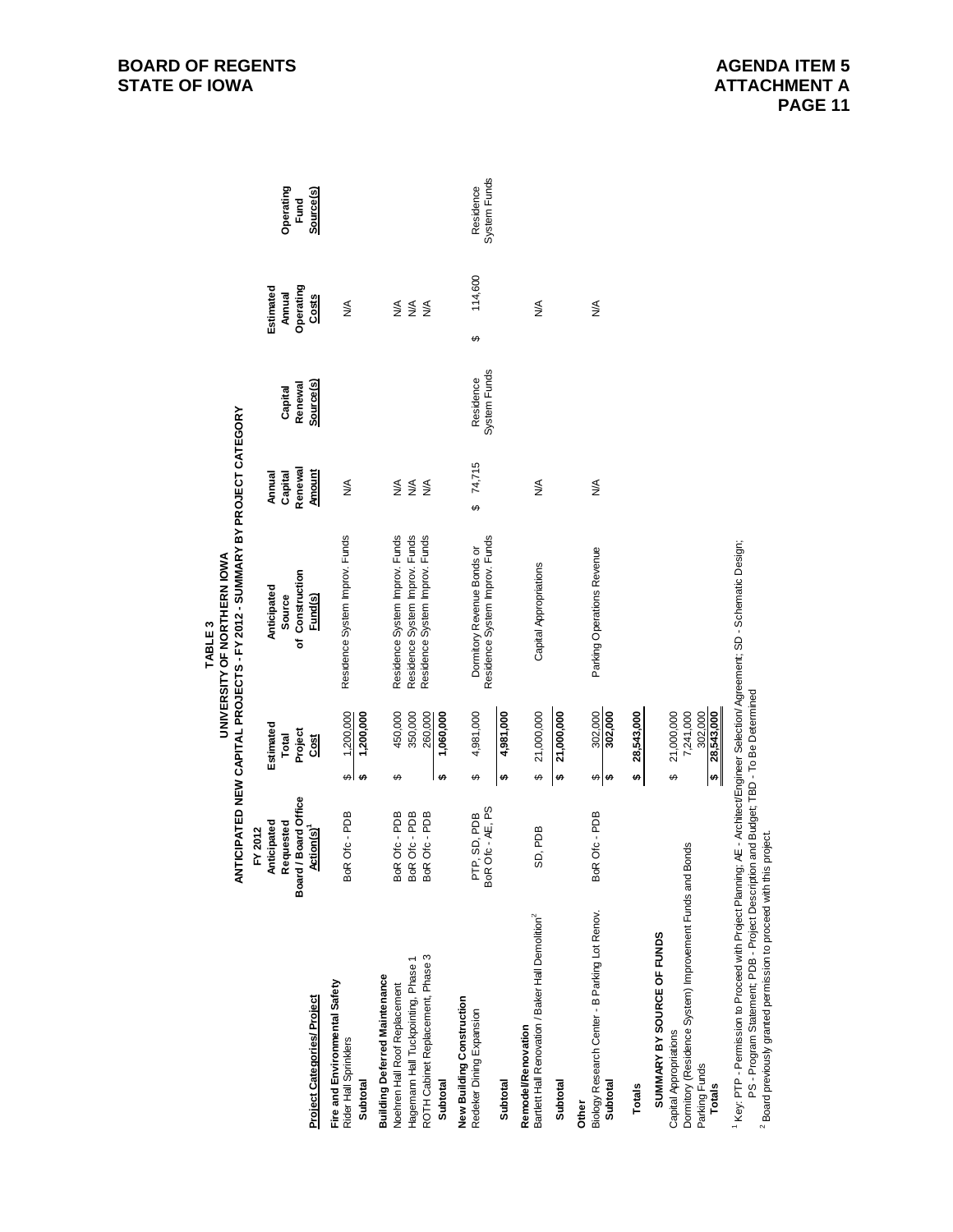|                                                                                                                                                                                                                                 |                                                |    |                                 | ANTICIPATED NEW CAPITAL PROJECTS - FY 2012 - SUMMARY BY PROJECT CATEGORY |                   |           |           |           |
|---------------------------------------------------------------------------------------------------------------------------------------------------------------------------------------------------------------------------------|------------------------------------------------|----|---------------------------------|--------------------------------------------------------------------------|-------------------|-----------|-----------|-----------|
|                                                                                                                                                                                                                                 | FY 2012                                        |    | Estimated                       | Anticipated                                                              |                   |           | Estimated |           |
|                                                                                                                                                                                                                                 | Anticipated<br>Requested                       |    |                                 | Source                                                                   | Annual<br>Capital | Capital   | Annual    | Operating |
|                                                                                                                                                                                                                                 | Board / Board Office<br>Action(s) <sup>1</sup> |    | Total<br>Project<br><u>Cost</u> | of Construction                                                          | Renewal           | Renewal   | Operating | Fund      |
| <b>Project Categories/Project</b>                                                                                                                                                                                               |                                                |    |                                 | Fund(s)                                                                  | <b>Amount</b>     | Source(s) | Costs     | Source(s) |
| Boiler #3 Replacement for Steam Plant<br>Utility Deferred Maintenance                                                                                                                                                           | BoR Ofc - PDB                                  | ↮  | 66,000<br>100,000               | Office of Energy Independence Grant<br>lowa Repair and Maintenance       |                   |           |           |           |
| Subtotal                                                                                                                                                                                                                        |                                                | မာ | 100,000<br>266,000              | Restricted Funds                                                         |                   |           |           |           |
|                                                                                                                                                                                                                                 |                                                |    |                                 |                                                                          |                   |           |           |           |
| Total                                                                                                                                                                                                                           |                                                | ↮  | 266,000                         |                                                                          |                   |           |           |           |
|                                                                                                                                                                                                                                 | SUMMARY BY SOURCE OF FUNDS                     |    |                                 |                                                                          |                   |           |           |           |
| lowa Repair and Maintenance (Building Repair)<br>Office of Energy Independence (OEI) Grant<br>Restricted Funds                                                                                                                  |                                                | θĤ | 100,000<br>66,000<br>100,000    |                                                                          |                   |           |           |           |
| Total                                                                                                                                                                                                                           |                                                | မာ | 266,000                         |                                                                          |                   |           |           |           |
| 1 Key: PTP - Permission to Proceed with Project Planning; AE - Architect/Engineer Selection/ Agreement; SD - Schematic Design;<br>PS - Program Statement; PDB - Project Description and Budget<br><b>TBD - To Be Determined</b> |                                                |    |                                 |                                                                          |                   |           |           |           |

2 ARRA - American Recovery and Reinvestment Act (federal stimulus) funds

<sup>2</sup> ARRA - American Recovery and Reinvestment Act (federal stimulus) funds

**BOARD OF REGENTS STATE OF IOWA** 

**TABLE 4**

TABLE 4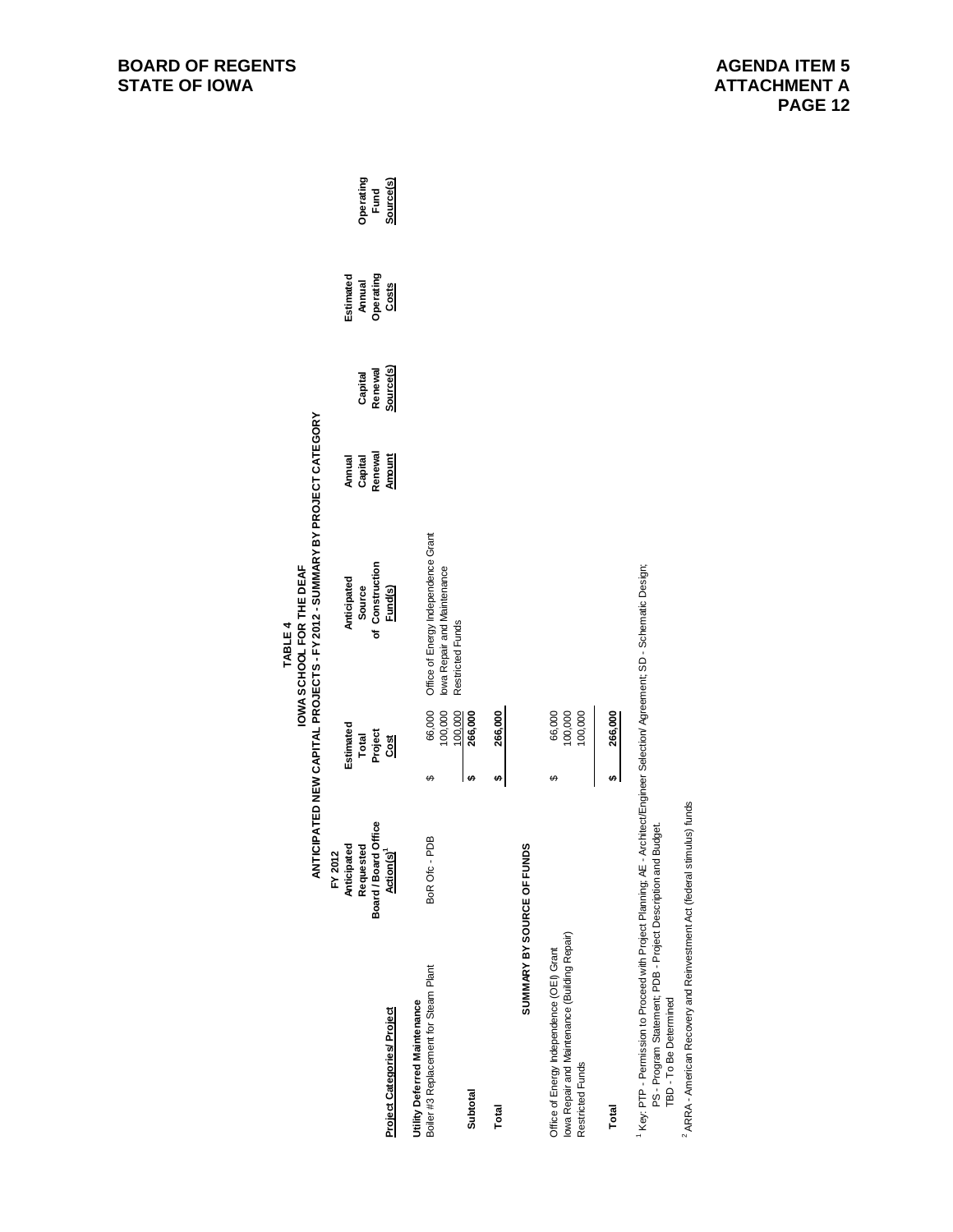# TABLE 5<br>IOWA BRAILLE AND SIGHT SAVING SCHOOL<br>ANTICIPATED NEW CAPITAL PROJECTS - FY 2012 - SUMMARY BY PROJECT CATEGORY **ANTICIPATED NEW CAPITAL PROJECTS - FY 2012 - SUMMARY BY PROJECT CATEGORYIOWA BRAILLE AND SIGHT SAVING SCHOOL TABLE 5**

| FY 2012<br>Anticipated<br>Requested<br>Roard Offic<br>Soard Board Offic | istimated<br>Total<br>Project<br><u>Cost</u> | Anticipated<br>Source<br>f Construction<br><u>Fund(s)</u> | Annual<br>Capital<br>Renewal<br><u>Amount</u> | Capital<br>Renewal<br>Source(s) | Estimated<br>Annual<br>Operating<br><u>Costs</u> | Operating<br>Fund<br><u>Source(s)</u> |
|-------------------------------------------------------------------------|----------------------------------------------|-----------------------------------------------------------|-----------------------------------------------|---------------------------------|--------------------------------------------------|---------------------------------------|

None

<sup>1</sup> Key: PTP - Permission to Proceed with Project Planning: AE - Architect/Engineer Selection/ Agreement; SD - Schematic Design;<br>PS - Program Statement; PDB - Project Description and Budget.<br>TBD - To Be Determined 1 Key: PTP - Permission to Proceed with Project Planning; AE - Architect/Engineer Selection/ Agreement; SD - Schematic Design; PS - Program Statement; PDB - Project Description and Budget.

TBD - To Be Determined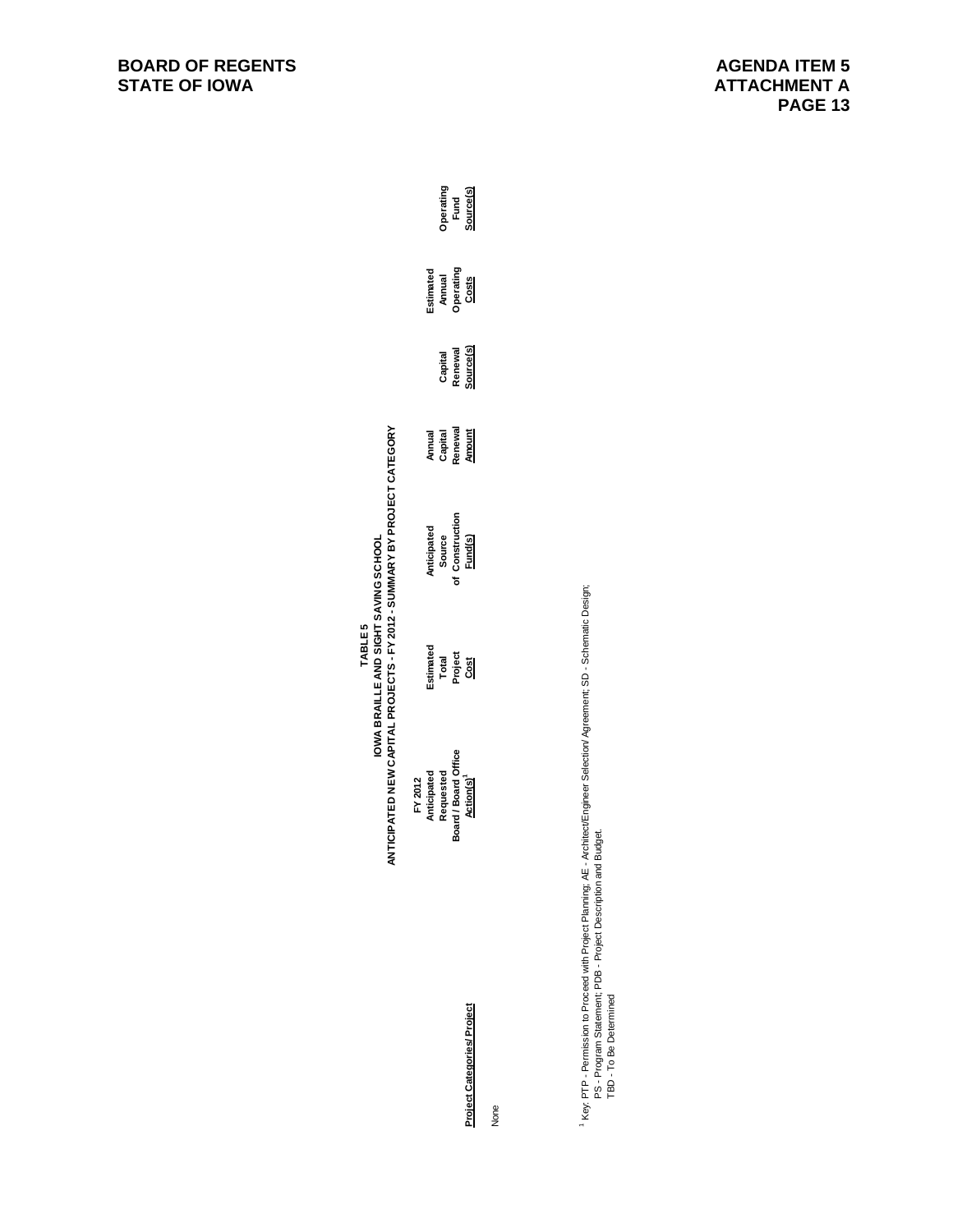## **TABLE 6**

## **STATUS REPORT PREVIOUSLY APPROVED PROJECTS WITH BUDGETS EXCEEDING \$1 MILLION FOR WHICH CONSTRUCTION IS SCHEDULED TO BE COMPLETED DURING FY 2012**

|                                    |                                                                                                                                                                                                                                                                                                                                                                                                                                                                                                                                                                                                                                                                                                                                                                                                                                                                                                                                                                                                                                                                                                                          | Approved<br>Project<br><b>Budget</b>                                                                                                                                                                                                              |
|------------------------------------|--------------------------------------------------------------------------------------------------------------------------------------------------------------------------------------------------------------------------------------------------------------------------------------------------------------------------------------------------------------------------------------------------------------------------------------------------------------------------------------------------------------------------------------------------------------------------------------------------------------------------------------------------------------------------------------------------------------------------------------------------------------------------------------------------------------------------------------------------------------------------------------------------------------------------------------------------------------------------------------------------------------------------------------------------------------------------------------------------------------------------|---------------------------------------------------------------------------------------------------------------------------------------------------------------------------------------------------------------------------------------------------|
| University of lowa                 |                                                                                                                                                                                                                                                                                                                                                                                                                                                                                                                                                                                                                                                                                                                                                                                                                                                                                                                                                                                                                                                                                                                          |                                                                                                                                                                                                                                                   |
| <b>General University</b>          | Art Building West - Flood Mitigation and Permanent Recovery<br>Burge Residence Hall - Install Fire Sprinkler System<br>Burge Residence Hall / Daum Hall - Install Access Control and CCTV Systems<br>Carver-Hawkeye Arena - Addition & Renovation<br>Chemistry Building - Renovate Auditorium W290<br>College of Public Health Building - Construct New Facility<br>Dental Science Building - Phase 1 - Construct Addition<br>Dental Science Building - Renovate Fourth Floor Labs<br>General - Install Occupancy Sensors (BBE, BSB, CB, DH, ML)<br>Hardin Library for Health Sciences - Upgrade HVAC and Lighting<br>Hawkeye Court Apartments - Raze Buildings (Units 301-376)<br>Information Technology Facility - Construct New Data Center<br>MacLean Hall - Replace Windows<br>Oakdale Renewable Energy Plant - Install Biomass Gasifier & Steam Generator<br>Parking Lots and Ramps - Expansion of Commuter Lot 75<br>Power Plant - Replace West Feedwater System<br>Slater Hall - Renovate Restrooms and Replace Galvanized Plumbing - Phase 1<br>Temporary Boiler Building - Increase West Campus Steam Capacity | \$<br>14,820,507<br>1,984,549<br>1,157,655<br>47,000,000<br>1,286,162<br>47,700,000<br>17,000,000<br>1,895,500<br>3,970,751<br>2,515,000<br>1,080,000<br>33,628,000<br>1,331,391<br>7,308,779<br>3,444,429<br>1,996,000<br>1,993,874<br>2,478,000 |
|                                    | <b>Subtotal</b>                                                                                                                                                                                                                                                                                                                                                                                                                                                                                                                                                                                                                                                                                                                                                                                                                                                                                                                                                                                                                                                                                                          | \$<br>192,590,597                                                                                                                                                                                                                                 |
| <b>Hospitals and Clinics</b>       | Clinical Cancer Center Clinic and Infusion Therapy Suite Development<br>AirCare Hangar Replacement                                                                                                                                                                                                                                                                                                                                                                                                                                                                                                                                                                                                                                                                                                                                                                                                                                                                                                                                                                                                                       | \$<br>12,225,000<br>1,995,000                                                                                                                                                                                                                     |
|                                    | <b>Subtotal</b>                                                                                                                                                                                                                                                                                                                                                                                                                                                                                                                                                                                                                                                                                                                                                                                                                                                                                                                                                                                                                                                                                                          | \$<br>14,220,000                                                                                                                                                                                                                                  |
| <b>lowa State University</b>       |                                                                                                                                                                                                                                                                                                                                                                                                                                                                                                                                                                                                                                                                                                                                                                                                                                                                                                                                                                                                                                                                                                                          |                                                                                                                                                                                                                                                   |
|                                    | Friley Hall - Fire Safety Improvements<br>Recreation Facilities Expansion and Renovation<br>Willow Hall - Fire Suppression System Installation and Exterior Improvements<br>Helser Hall - Fire Sprinkler System Improvements                                                                                                                                                                                                                                                                                                                                                                                                                                                                                                                                                                                                                                                                                                                                                                                                                                                                                             | \$<br>2,355,870<br>46,252,000<br>3,630,000<br>1,950,000                                                                                                                                                                                           |
|                                    | Utilities - Veterinary Medicine System Supply Improvements - Vet Med                                                                                                                                                                                                                                                                                                                                                                                                                                                                                                                                                                                                                                                                                                                                                                                                                                                                                                                                                                                                                                                     | 7,600,000                                                                                                                                                                                                                                         |
|                                    | <b>Subtotal</b>                                                                                                                                                                                                                                                                                                                                                                                                                                                                                                                                                                                                                                                                                                                                                                                                                                                                                                                                                                                                                                                                                                          | \$<br>61,787,870                                                                                                                                                                                                                                  |
| <b>University of Northern lowa</b> |                                                                                                                                                                                                                                                                                                                                                                                                                                                                                                                                                                                                                                                                                                                                                                                                                                                                                                                                                                                                                                                                                                                          |                                                                                                                                                                                                                                                   |
|                                    | Apartment Housing, Phase 1<br>Electrical Distribution Loop System / Load-Break Switches, Phase 2<br>Sabin Hall Renovation<br>Shull Hall Fire Sprinkler System<br>UNI-Dome Roof Repair and Replacement                                                                                                                                                                                                                                                                                                                                                                                                                                                                                                                                                                                                                                                                                                                                                                                                                                                                                                                    | \$<br>20,990,000<br>5,800,000<br>11,800,000<br>1,200,000<br>1,800,000                                                                                                                                                                             |
|                                    | <b>Subtotal</b>                                                                                                                                                                                                                                                                                                                                                                                                                                                                                                                                                                                                                                                                                                                                                                                                                                                                                                                                                                                                                                                                                                          | \$<br>41,590,000                                                                                                                                                                                                                                  |
|                                    | <b>TOTAL</b>                                                                                                                                                                                                                                                                                                                                                                                                                                                                                                                                                                                                                                                                                                                                                                                                                                                                                                                                                                                                                                                                                                             | \$<br>310,188,467                                                                                                                                                                                                                                 |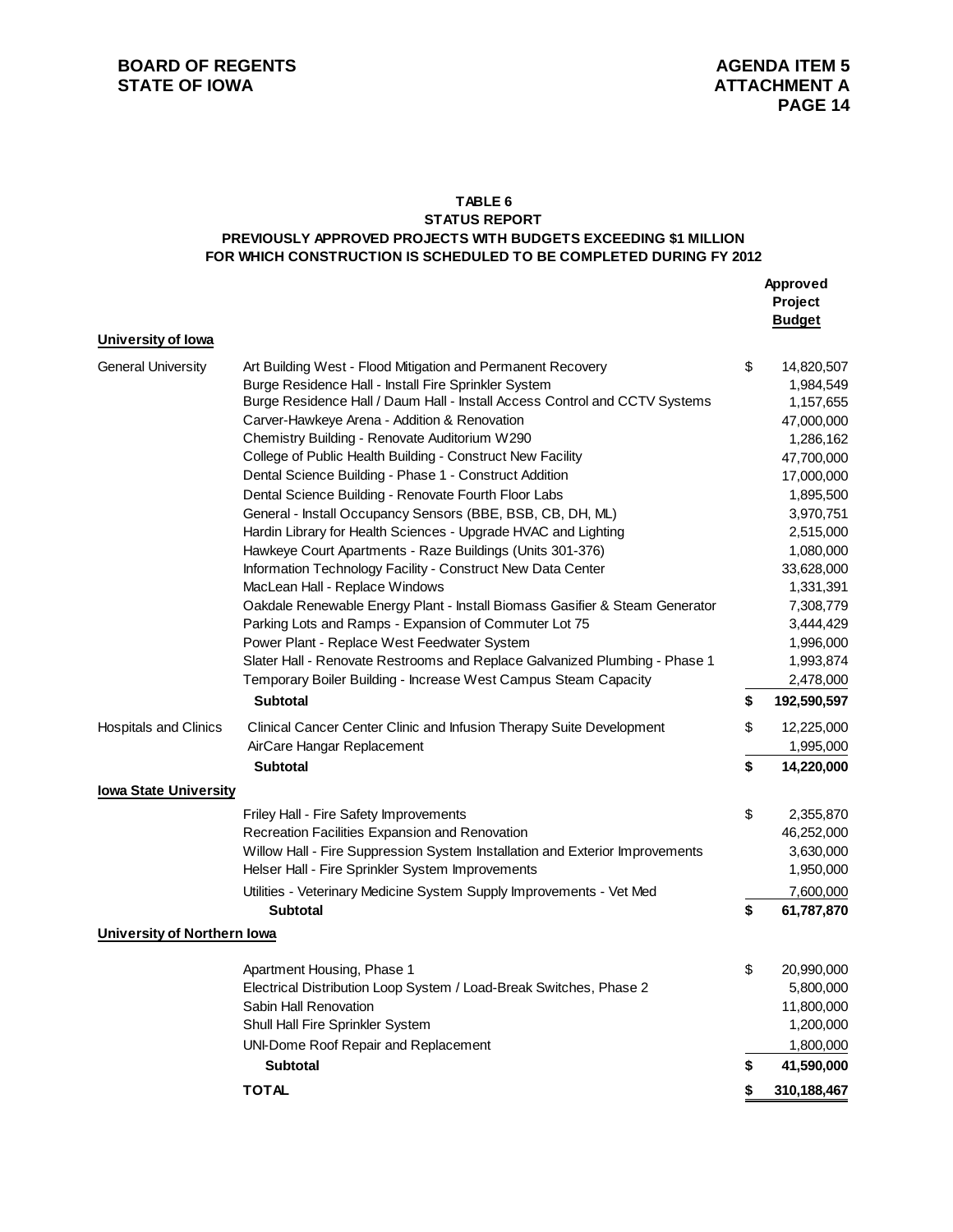### **TABLE 7 STATUS REPORT PREVIOUSLY APPROVED PROJECTS WITH BUDGETS EXCEEDING \$1 MILLION FOR WHICH CONSTRUCTION IS SCHEDULED TO CONTINUE THROUGHOUT FY 2012**

|                              |                                                                                                                                      |    | Approved<br>Project<br><b>Budget</b> |
|------------------------------|--------------------------------------------------------------------------------------------------------------------------------------|----|--------------------------------------|
| University of Iowa           |                                                                                                                                      |    |                                      |
| <b>General University</b>    | Health Sciences Utility & Service Tunnel - Reconstruct Tunnel<br>Pappajohn Biomedical Discovery Building - Construct Facility        | \$ | 8,900,000<br>133,700,000             |
|                              | <b>Subtotal</b>                                                                                                                      | \$ | 142,600,000                          |
| <b>Hospitals and Clinics</b> | University of Iowa Children's Hospital<br>lowa River Landing Ambulatory Care Clinic Facility Development                             | \$ | 270,750,417<br>71,675,000            |
|                              | Cardiovascular Intensive Care Unit Renovation and Expansion<br><b>Subtotal</b>                                                       | \$ | 24,400,000<br>366,825,417            |
| <b>Iowa State University</b> |                                                                                                                                      |    |                                      |
|                              | Col. of Veterinary Medicine, Ph. 2 - Small Animal Hospital Renovation and Addition<br>Sweeney Hall - Remodel for Biomap Laboratories | \$ | 45,100,000<br>1,958,769              |
|                              | <b>Subtotal</b>                                                                                                                      | \$ | 47,058,769                           |
|                              | <b>TOTAL</b>                                                                                                                         | S  | 556,484,186                          |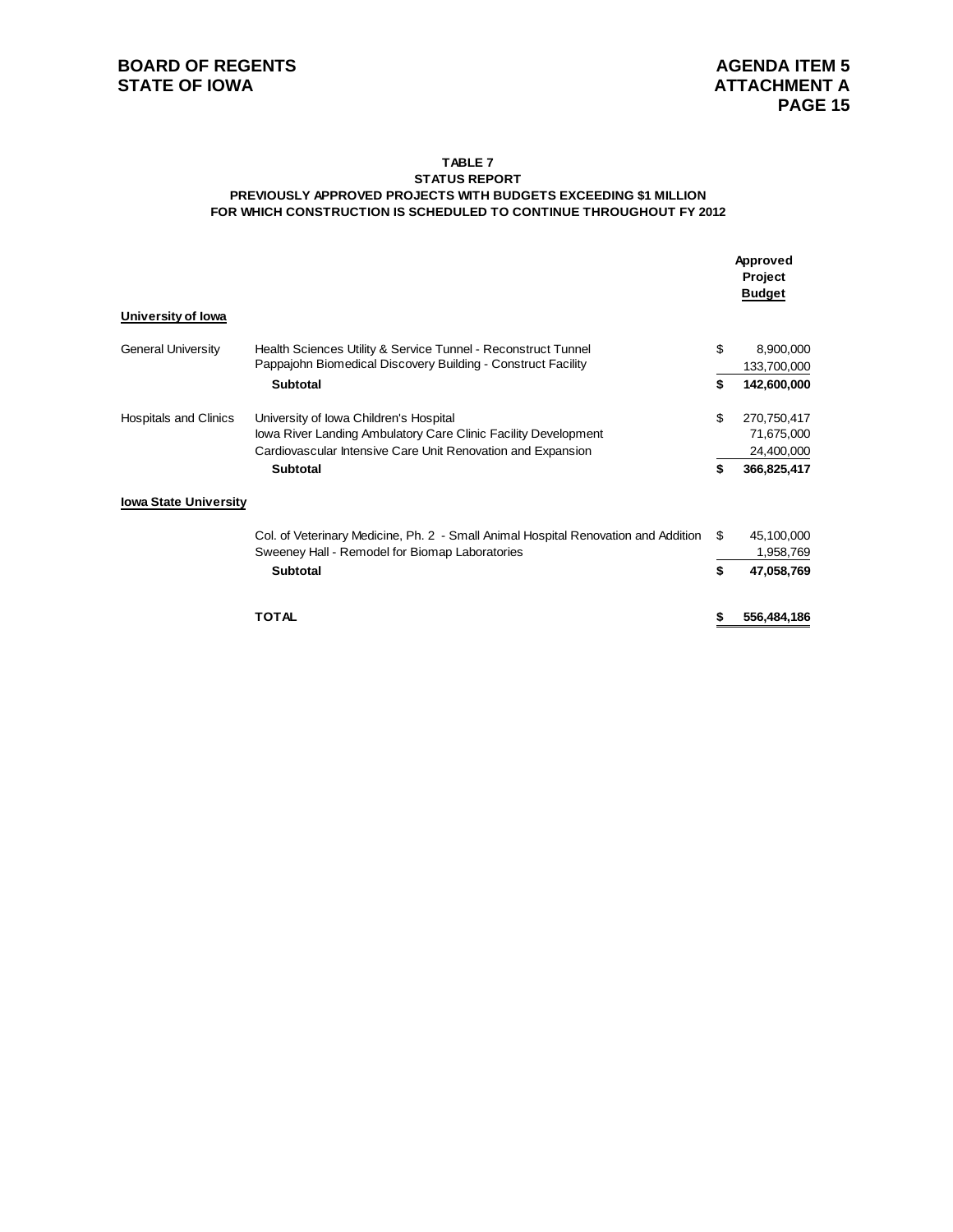### **FOR WHICH CONSTRUCTION IS SCHEDULED TO COMMENCE IN FY 2012 TABLE 8 STATUS REPORT PREVIOUSLY APPROVED PROJECTS WITH BUDGETS EXCEEDING \$1 MILLION**

|                              |                                                                                      |           | Approved<br>Project<br><b>Budget</b> |
|------------------------------|--------------------------------------------------------------------------------------|-----------|--------------------------------------|
| University of Iowa           |                                                                                      |           |                                      |
| <b>General University</b>    | Athletic Indoor Practice Facility - Construct Football Operations Facility - Phase 1 | \$        | 22,366,351                           |
|                              | Power Plant - Replace Dense Phase Coal Handling System                               |           | 9,010,000                            |
|                              | <b>Subtotal</b>                                                                      | \$        | 31,376,351                           |
| <b>Hospitals and Clinics</b> | Development of Staff Offices in LL & LL2, Ramp 3                                     | <u>\$</u> | 1,950,000                            |
|                              | <b>Subtotal</b>                                                                      | \$        | 1,950,000                            |
| <b>Iowa State University</b> |                                                                                      |           |                                      |
|                              | College of Veterinary Medicine - LAR - HVAC                                          | \$        | 4,405,000                            |
|                              | College of Veterinary Medicine - Modular ABSL-3 Laboratory Facility                  |           | 1,375,000                            |
|                              | <b>Troxel Hall</b>                                                                   |           | 11,000,000                           |
|                              | <b>Cyclone Sports Complex</b>                                                        |           | 12,961,940                           |
|                              | Iowa State Center Elevated Walkway Repairs                                           |           | 1,000,000                            |
|                              | Telecommunications - Inside Plant System Upgrade - Phase 8                           |           | 1,930,000                            |
|                              | <b>Subtotal</b>                                                                      | \$        | 32,671,940                           |
| University of Northern Iowa  |                                                                                      |           |                                      |
|                              | Apartment Housing - Phase 2A                                                         | \$        | 26,294,065                           |
|                              | <b>Subtotal</b>                                                                      | \$        | 26,294,065                           |
|                              | <b>TOTAL</b>                                                                         | \$        | 92,292,356                           |